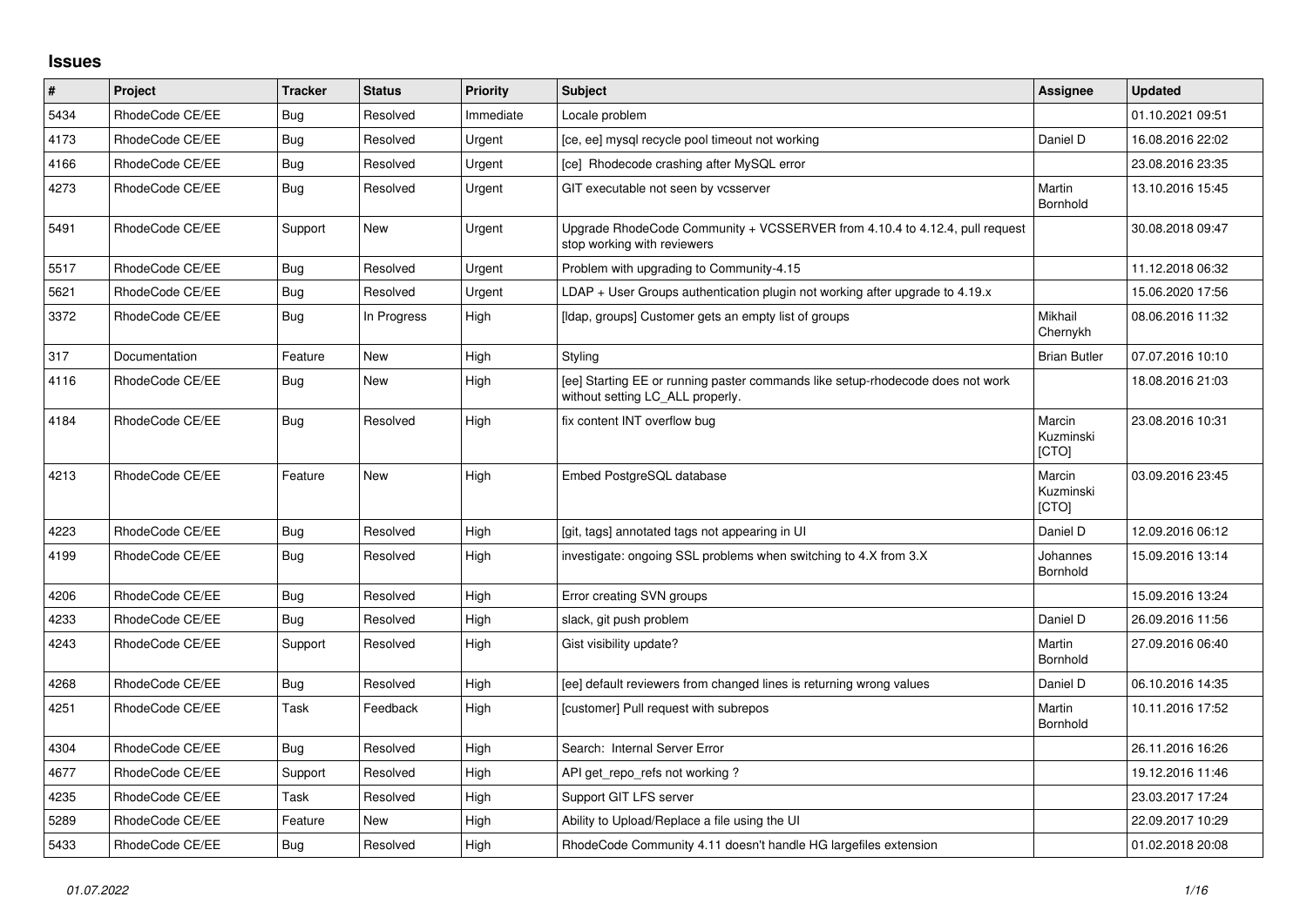| $\vert$ # | Project         | Tracker    | <b>Status</b> | Priority | <b>Subject</b>                                                                                   | <b>Assignee</b>    | <b>Updated</b>   |
|-----------|-----------------|------------|---------------|----------|--------------------------------------------------------------------------------------------------|--------------------|------------------|
| 5436      | RhodeCode CE/EE | Bug        | Resolved      | High     | Unable To Open Pull Request in 4.11.2                                                            |                    | 14.02.2018 11:14 |
| 5414      | RhodeCode CE/EE | Bug        | <b>New</b>    | High     | When Opening New Pull Request, Target Revision Default Is Undesireable                           |                    | 11.04.2018 23:20 |
| 5391      | RhodeCode CE/EE | Task       | Resolved      | High     | Secure Email change                                                                              |                    | 17.04.2018 21:50 |
| 3364      | RhodeCode CE/EE | Support    | New           | High     | Allow Specifying the Commit Message for Pull Request Merges                                      |                    | 17.04.2018 21:51 |
| 5489      | RhodeCode CE/EE | Bug        | Resolved      | High     | grant_user_permission_to_repo_group API call fails to set permissions on child<br>repos          |                    | 11.07.2018 09:57 |
| 5502      | RhodeCode CE/EE | Bug        | Resolved      | High     | 500 error when using multiple custom branch permissions                                          |                    | 07.12.2018 09:49 |
| 5519      | RhodeCode CE/EE | <b>Bug</b> | <b>New</b>    | High     | User unable to fork the repo despite setting Repository Forking to Disabled                      |                    | 11.12.2018 22:21 |
| 5524      | RhodeCode CE/EE | Bug        | New           | High     | Cannot log into RhodeCode anymore                                                                |                    | 15.01.2019 17:08 |
| 5528      | RhodeCode CE/EE | Bug        | Resolved      | High     | Empty Unicode file causes the PR to return HTTP 500                                              |                    | 28.02.2019 13:52 |
| 5552      | RhodeCode CE/EE | Feature    | New           | High     | PR dependency across repos                                                                       |                    | 22.06.2019 01:15 |
| 5513      | RhodeCode CE/EE | <b>Bug</b> | Resolved      | High     | Gist: GitHub flavoured markdown gist creation fails                                              |                    | 07.07.2019 22:21 |
| 5399      | RhodeCode CE/EE | <b>Bug</b> | In Progress   | High     | Issues with Git LFS integration                                                                  |                    | 07.07.2019 22:21 |
| 5567      | RhodeCode CE/EE | Bug        | Resolved      | High     | Error after PR was updated                                                                       |                    | 20.01.2020 10:04 |
| 5576      | RhodeCode CE/EE | Bug        | Resolved      | High     | Hosting many repositories                                                                        | Craig Fairhurst    | 12.02.2020 12:55 |
| 5604      | RhodeCode CE/EE | <b>Bug</b> | Resolved      | High     | Search error on second result page                                                               | Daniel D           | 30.03.2020 16:01 |
| 5608      | RhodeCode CE/EE | <b>Bug</b> | Resolved      | High     | svn+ssh user set incorrectly                                                                     | Daniel D           | 31.03.2020 18:21 |
| 5606      | RhodeCode CE/EE | <b>Bug</b> | Resolved      | High     | SVN + ssh subdirectory failure                                                                   | Daniel D           | 09.04.2020 03:29 |
| 5516      | RhodeCode CE/EE | Support    | Resolved      | High     | Cannot log into RhodeCode                                                                        | Thierry<br>Wynsdau | 28.05.2020 20:28 |
| 5523      | RhodeCode CE/EE | Bug        | Resolved      | High     | user from AD is asked to change his password when logs in.                                       | Thierry<br>Wynsdau | 28.05.2020 20:28 |
| 5622      | RhodeCode CE/EE | <b>Bug</b> | Resolved      | High     | Upgrade from 4.18.3 to 4.19.3 broke all PRs                                                      |                    | 28.07.2020 16:44 |
| 5639      | RhodeCode CE/EE | Support    | New           | High     | 500 Internal Server Error   The server has either erred  after importing Database<br>from backup |                    | 22.11.2020 09:15 |
| 5645      | RhodeCode CE/EE | Bug        | <b>New</b>    | High     | Rhodecode returns 400 Bad request on huge mercurial repos                                        |                    | 18.12.2020 06:29 |
| 5636      | RhodeCode CE/EE | <b>Bug</b> | Resolved      | High     | Remap and Rescan 500 Internal Server Error                                                       |                    | 30.04.2021 08:53 |
| 5560      | RhodeCode CE/EE | <b>Bug</b> | Resolved      | High     | Check all permission API function to flush caches for auth perms                                 |                    | 08.06.2021 23:56 |
| 5510      | RhodeCode CE/EE | Bug        | <b>New</b>    | High     | AssertionError: unexpected parameters: user_agent & hook_type                                    |                    | 31.07.2021 11:14 |
| 5680      | RhodeCode CE/EE | Bug        | New           | High     | Inconsistent timezone display                                                                    |                    | 20.04.2022 14:15 |
| 3332      | RhodeCode CE/EE | Support    | New           | Normal   | LDAP settings page: Add button "test connection"                                                 |                    | 17.03.2016 10:23 |
| 3333      | RhodeCode Tools | Task       | New           | Normal   | Create rhodecode-tools backup command for backup of RhodeCode Enterprise                         |                    | 17.03.2016 12:43 |
| 3261      | RhodeCode CE/EE | Task       | New           | Normal   | mousetrap.js bump to latest 1.5.X version                                                        |                    | 17.03.2016 12:52 |
| 3260      | RhodeCode CE/EE | Task       | New           | Normal   | api: expose get_repo_node method                                                                 |                    | 17.03.2016 12:56 |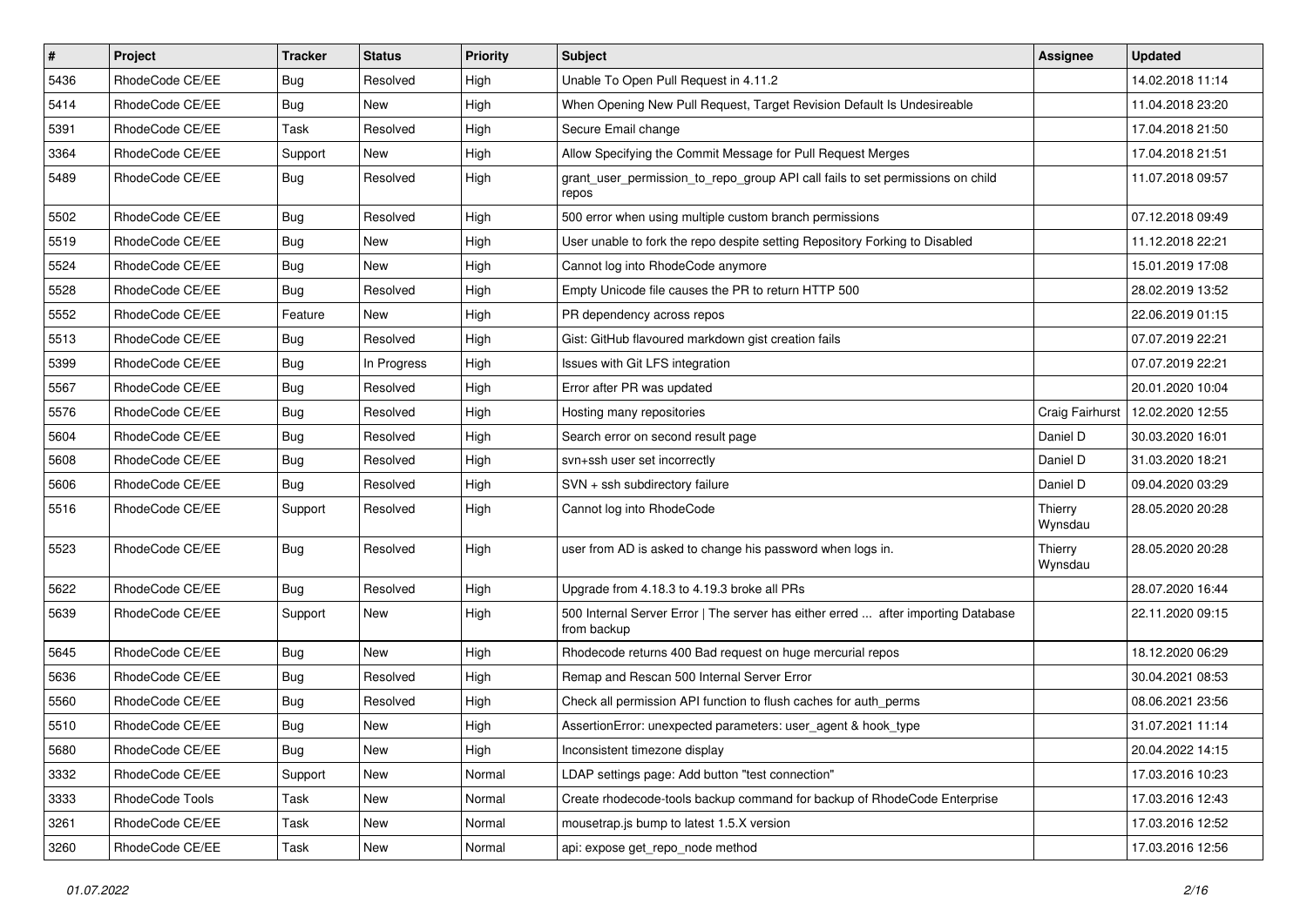| $\pmb{\#}$ | Project         | <b>Tracker</b> | <b>Status</b> | <b>Priority</b> | Subject                                                                                       | <b>Assignee</b>              | <b>Updated</b>   |
|------------|-----------------|----------------|---------------|-----------------|-----------------------------------------------------------------------------------------------|------------------------------|------------------|
| 3250       | RhodeCode CE/EE | Bug            | New           | Normal          | Posting a comment message is very slow !                                                      |                              | 17.03.2016 12:57 |
| 2944       | RhodeCode CE/EE | Task           | <b>New</b>    | Normal          | Bump gunicorn to 19.4 version                                                                 |                              | 17.03.2016 12:58 |
| 3334       | RhodeCode CE/EE | <b>Bug</b>     | New           | Normal          | Attempt to edit .coveragerc through the online file editor                                    |                              | 17.03.2016 13:49 |
| 2882       | RhodeCode CE/EE | Feature        | New           | Normal          | Bulk comment submit                                                                           |                              | 17.03.2016 17:50 |
| 3351       | RhodeCode CE/EE | Bug            | <b>New</b>    | Normal          | Duplicate IP whitelist entry shows error flash                                                |                              | 21.03.2016 15:54 |
| 3362       | RhodeCode CE/EE | Task           | New           | Normal          | auth-plugins, indicate visually that plugin is turned on but NOT enabled                      |                              | 22.03.2016 19:03 |
| 3376       | RhodeCode CE/EE | Task           | New           | Normal          | Repo action plugins                                                                           |                              | 24.03.2016 15:21 |
| 3377       | RhodeCode CE/EE | Task           | <b>New</b>    | Normal          | extra fields types extensions                                                                 |                              | 24.03.2016 15:23 |
| 3382       | RhodeCode CE/EE | Bug            | <b>New</b>    | Normal          | download superrepo with subrepos                                                              |                              | 25.03.2016 01:30 |
| 3357       | RhodeCode CE/EE | <b>Bug</b>     | Resolved      | Normal          | switch to sometimes fails to load files metadata                                              |                              | 30.03.2016 10:56 |
| 3440       | RhodeCode CE/EE | Feature        | <b>New</b>    | Normal          | [design, ux] mock-up user interface for adding a branch/bookmark                              |                              | 05.04.2016 09:21 |
| 3373       | RhodeCode CE/EE | Feature        | <b>New</b>    | Normal          | Allow to create Bookmarks and Branches from UI                                                |                              | 05.04.2016 09:21 |
| 3441       | RhodeCode CE/EE | Bug            | <b>New</b>    | Normal          | [ux] clicking on line in file view scrolls to that line                                       |                              | 05.04.2016 13:35 |
| 3455       | RhodeCode CE/EE | Feature        | New           | Normal          | [ux] commit message search should render entire commit message                                |                              | 07.04.2016 17:50 |
| 3460       | RhodeCode CE/EE | Feature        | <b>New</b>    | Normal          | [ux, frontend] hide "show more" button when there is nothing more to show                     |                              | 11.04.2016 13:37 |
| 3483       | RhodeCode CE/EE | <b>Bug</b>     | New           | Normal          | oauth: disable 3rd party registration if RhodeCode registration is disabled                   | Marcin<br>Kuzminski<br>[CTO] | 13.04.2016 12:13 |
| 3484       | RhodeCode CE/EE | Task           | <b>New</b>    | Normal          | oauth: reduce required permissions for 3rd party                                              |                              | 13.04.2016 12:33 |
| 3472       | RhodeCode CE/EE | Feature        | <b>New</b>    | Normal          | Expose unified hooks that can be used in SSH backend                                          |                              | 14.04.2016 17:54 |
| 2539       | RhodeCode CE/EE | Feature        | Feedback      | Normal          | Recursive deletion of resources                                                               |                              | 20.04.2016 08:52 |
| 3239       | RhodeCode CE/EE | Task           | Resolved      | Normal          | Catch all route for repo page or repo group page is always executing checks for<br>every page |                              | 21.04.2016 11:30 |
| 3549       | RhodeCode CE/EE | Bug            | Resolved      | Normal          | [4.0.0 regression], file source links use last commit id instead of current commit id         | Marcin<br>Kuzminski<br>[CTO] | 21.04.2016 16:10 |
| 3556       | RhodeCode CE/EE | Task           | Resolved      | Normal          | Disable and rename initial_repo_scan flag                                                     | Marcin<br>Kuzminski<br>[CTO] | 22.04.2016 14:33 |
| 3555       | RhodeCode CE/EE | Bug            | Resolved      | Normal          | Then disabled repo location change the panel should explicitly state that it's disabled       |                              | 25.04.2016 10:34 |
| 3922       | RhodeCode CE/EE | <b>Bug</b>     | New           | Normal          | svn backend returns different diff to git/hg backends                                         |                              | 11.05.2016 14:29 |
| 3939       | RhodeCode CE/EE | <b>Bug</b>     | New           | Normal          | [ux] changelog filter blank after going back in browser                                       |                              | 18.05.2016 14:50 |
| 3956       | RhodeCode CE/EE | <b>Bug</b>     | New           | Normal          | [ce] - svn commit with all 'None' properties (author, message, etc.)                          |                              | 23.05.2016 17:22 |
| 148        | RhodeCode CE/EE | Feature        | New           | Normal          | [comments] Add per file and multiline comments in a changeset                                 |                              | 25.05.2016 10:20 |
| 3963       | RhodeCode CE/EE | Bug            | New           | Normal          | [ce] Getting a newly added repo via remap/rescan via api gives no data                        |                              | 27.05.2016 05:02 |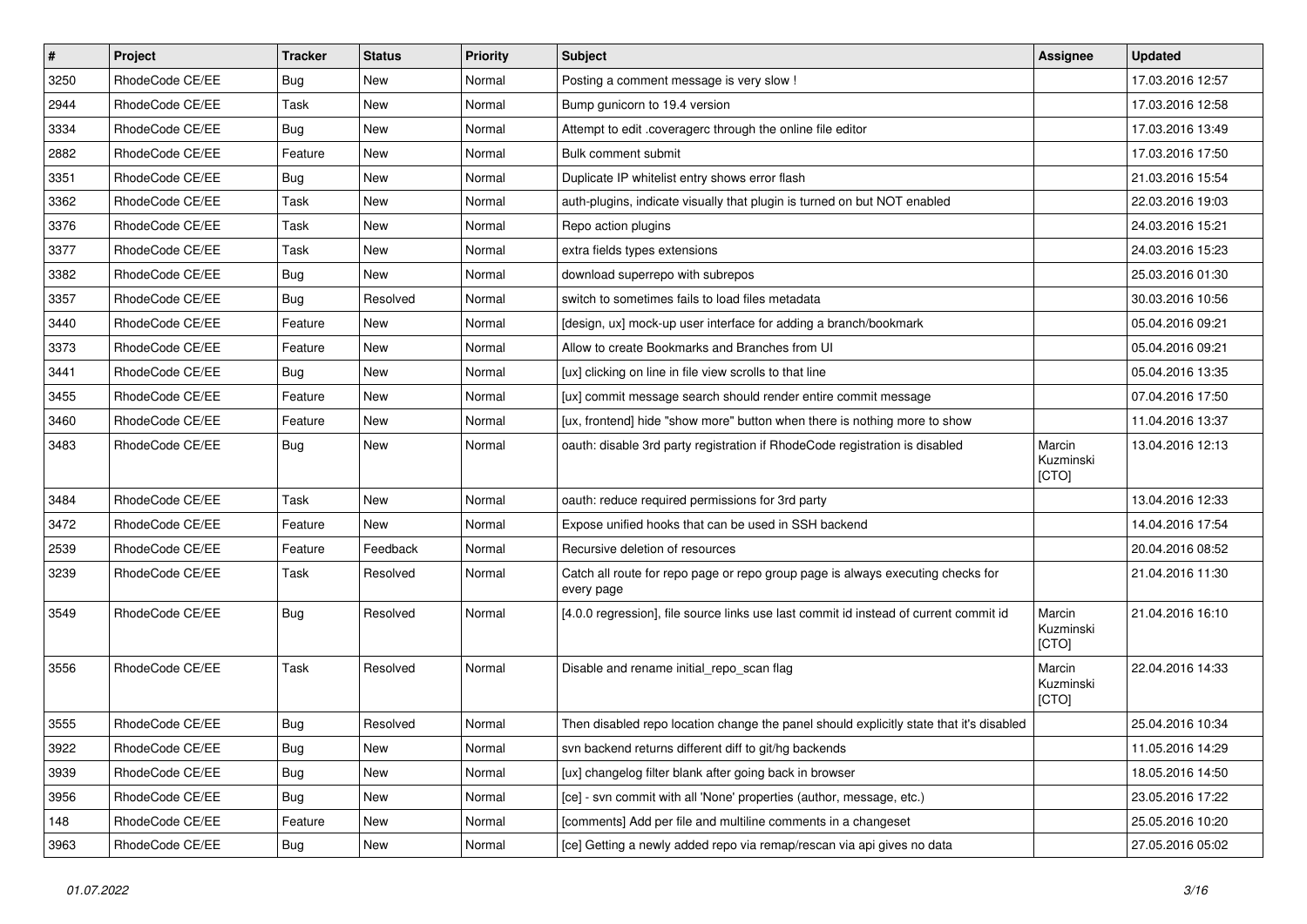| $\pmb{\#}$ | Project              | <b>Tracker</b> | <b>Status</b> | <b>Priority</b> | <b>Subject</b>                                                                      | <b>Assignee</b>              | <b>Updated</b>   |
|------------|----------------------|----------------|---------------|-----------------|-------------------------------------------------------------------------------------|------------------------------|------------------|
| 3977       | RhodeCode CE/EE      | Feature        | New           | Normal          | Wiki                                                                                |                              | 05.06.2016 21:11 |
| 3978       | RhodeCode CE/EE      | Feature        | New           | Normal          | Add bug tracker                                                                     |                              | 05.06.2016 21:20 |
| 3979       | RhodeCode CE/EE      | Feature        | New           | Normal          | Add kanban board                                                                    |                              | 05.06.2016 21:20 |
| 3980       | RhodeCode CE/EE      | Feature        | New           | Normal          | Add CI engine                                                                       |                              | 05.06.2016 21:32 |
| 3486       | RhodeCode CE/EE      | Feature        | <b>New</b>    | Normal          | expose origin of permission in perm dict for users                                  |                              | 06.06.2016 10:54 |
| 3986       | RhodeCode Appenlight | Bug            | New           | Normal          | table headers should be left aligned                                                |                              | 07.06.2016 11:53 |
| 3990       | RhodeCode Appenlight | <b>Bug</b>     | <b>New</b>    | Normal          | some dashboard builder buttons are up against fields                                |                              | 07.06.2016 12:01 |
| 3994       | RhodeCode Appenlight | Bug            | New           | Normal          | during setup, user is given option to make admin account even if one does not exist |                              | 08.06.2016 12:44 |
| 3987       | RhodeCode Appenlight | Bug            | New           | Normal          | adjust footer so it's consistent with the website footer                            |                              | 15.06.2016 10:20 |
| 3989       | RhodeCode Appenlight | <b>Bug</b>     | Resolved      | Normal          | even up report spacing                                                              |                              | 21.06.2016 18:55 |
| 3991       | RhodeCode Appenlight | Bug            | Resolved      | Normal          | report logs need upper margin                                                       |                              | 21.06.2016 18:55 |
| 4036       | RhodeCode CE/EE      | Bug            | Resolved      | Normal          | encrypted clone_uri can throw unicodeerror after key change                         | Marcin<br>Kuzminski<br>[CTO] | 27.06.2016 19:38 |
| 3999       | RhodeCode CE/EE      | Feature        | Resolved      | Normal          | Add `send account information` to user creation page                                |                              | 28.06.2016 15:22 |
| 4052       | RhodeCode Appenlight | Task           | New           | Normal          | release fixes                                                                       | <b>Marcin Lulek</b>          | 29.06.2016 12:14 |
| 4056       | RhodeCode Appenlight | Feature        | New           | Normal          | Optionally allow to filter graphs per machine in dashboard                          |                              | 30.06.2016 15:12 |
| 4057       | RhodeCode Appenlight | Feature        | <b>New</b>    | Normal          | Negation option for search filter                                                   |                              | 30.06.2016 15:12 |
| 4059       | RhodeCode Appenlight | Feature        | New           | Normal          | Server Monitoring                                                                   |                              | 30.06.2016 15:15 |
| 4060       | RhodeCode Appenlight | Feature        | New           | Normal          | Replayable requests                                                                 |                              | 30.06.2016 15:15 |
| 4061       | RhodeCode Appenlight | Feature        | <b>New</b>    | Normal          | Timezone for applications                                                           |                              | 30.06.2016 15:16 |
| 4062       | RhodeCode Appenlight | Feature        | New           | Normal          | A way to see browser breakdown for an error                                         |                              | 30.06.2016 15:16 |
| 4063       | RhodeCode Appenlight | Feature        | <b>New</b>    | Normal          | add option to specify custom value in dashboard select                              |                              | 30.06.2016 15:17 |
| 4064       | RhodeCode Appenlight | Feature        | New           | Normal          | Create a multiple action feature for Reports and Logs lists                         |                              | 30.06.2016 15:18 |
| 659        | Documentation        | Feature        | New           | Normal          | Peer to Peer Failover                                                               | <b>Brian Butler</b>          | 01.07.2016 14:15 |
| 682        | Documentation        | Task           | <b>New</b>    | Normal          | Error Msg guide                                                                     | <b>Brian Butler</b>          | 01.07.2016 14:15 |
| 687        | Documentation        | Feature        | New           | Normal          | [Integraton ]- Elastic search integration                                           | <b>Brian Butler</b>          | 01.07.2016 14:15 |
| 737        | Documentation        | Task           | <b>New</b>    | Normal          | What is an extra field and how do you add it?                                       |                              | 01.07.2016 14:15 |
| 3092       | Documentation        | Task           | New           | Normal          | [RCE, ini] - doc available settings + check tender with Gemalto hacks               | <b>Brian Butler</b>          | 01.07.2016 14:15 |
| 3093       | Documentation        | Task           | New           | Normal          | [API] - update hg/git update pr API. Auto updates PR on push                        | <b>Brian Butler</b>          | 01.07.2016 14:15 |
| 4065       | RhodeCode CE/EE      | <b>Bug</b>     | Resolved      | Normal          | [ux, login] 404 on login after comment attempt                                      | Marcin<br>Kuzminski<br>[CTO] | 04.07.2016 00:40 |
| 4071       | RhodeCode Appenlight | Feature        | New           | Normal          | Allow for easy out-out of assigned permissions                                      |                              | 05.07.2016 10:14 |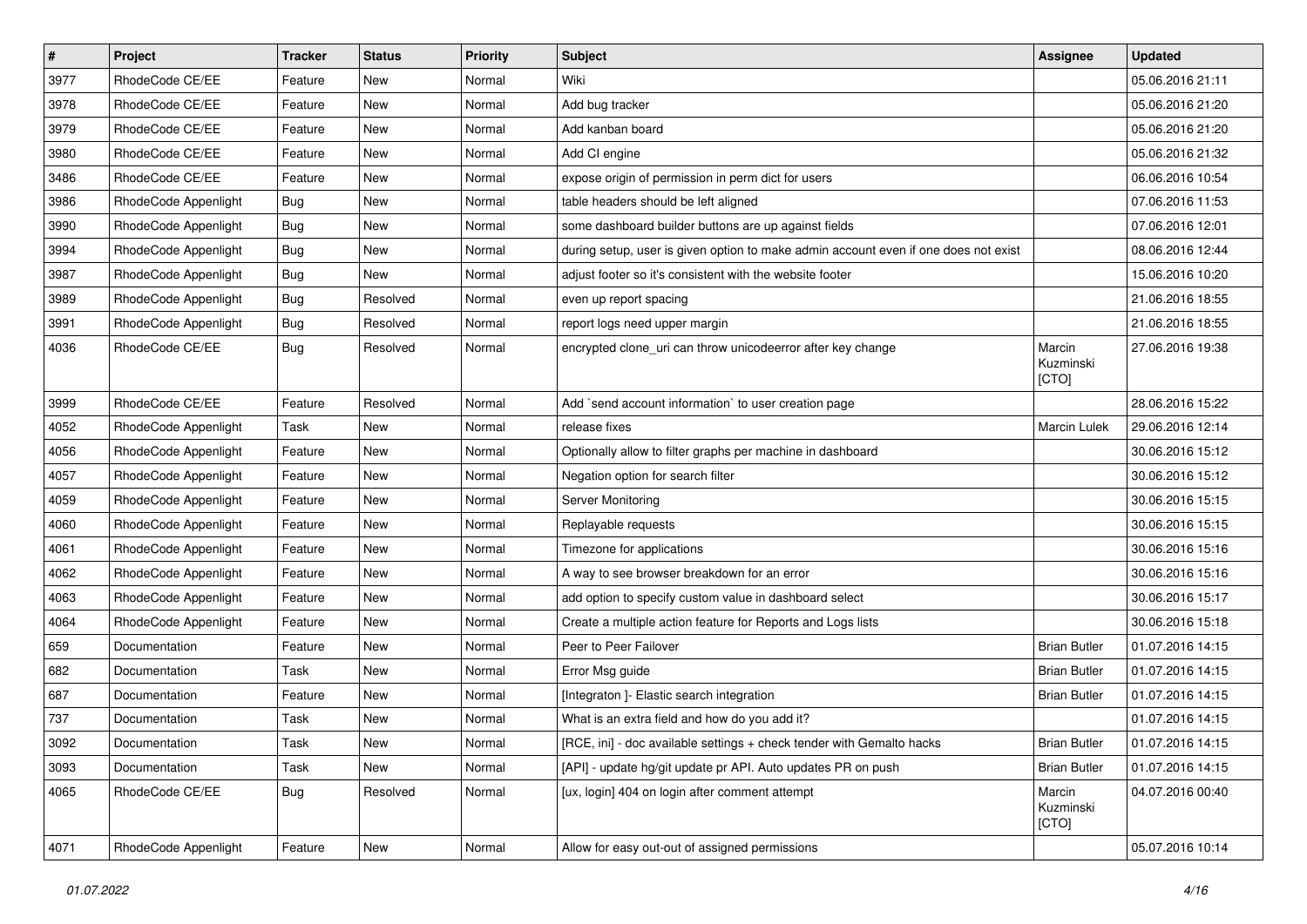| $\pmb{\#}$ | Project         | <b>Tracker</b> | <b>Status</b> | <b>Priority</b> | <b>Subject</b>                                                                                        | Assignee                     | <b>Updated</b>   |
|------------|-----------------|----------------|---------------|-----------------|-------------------------------------------------------------------------------------------------------|------------------------------|------------------|
| 4035       | RhodeCode CE/EE | Bug            | In Progress   | Normal          | failed to create whoosh index                                                                         | Marcin<br>Kuzminski<br>[CTO] | 06.07.2016 00:04 |
| 2744       | RhodeCode CE/EE | Task           | Resolved      | Normal          | Deprecating Internet Explorer                                                                         |                              | 06.07.2016 12:04 |
| 4081       | RhodeCode CE/EE | Support        | Resolved      | Normal          | Receiving server 500 error when trying to clone repo from windows client using<br>eclipse             |                              | 12.07.2016 14:30 |
| 4091       | RhodeCode CE/EE | <b>Bug</b>     | Resolved      | Normal          | [ce, ee] Redmine integration blocks for 30 seconds if redmine server not available                    | Daniel D                     | 15.07.2016 12:26 |
| 3504       | RhodeCode CE/EE | Task           | In Progress   | Normal          | [routing] Move static assets under a common prefix                                                    |                              | 19.07.2016 12:27 |
| 3971       | RhodeCode CE/EE | <b>Bug</b>     | Resolved      | Normal          | [ce, vcs] Merge requests/Pull requests failing due to rebase problem                                  | Johannes<br>Bornhold         | 19.07.2016 15:54 |
| 4110       | RhodeCode CE/EE | Bug            | In Progress   | Normal          | [ce, ee] repos can be named _admin, _static                                                           | Daniel D                     | 20.07.2016 19:51 |
| 4092       | RhodeCode CE/EE | Bug            | Feedback      | Normal          | [ce, ee] Redmine/JIRA integrations - smart commits                                                    | Daniel D                     | 21.07.2016 12:59 |
| 3022       | RhodeCode CE/EE | <b>Bug</b>     | New           | Normal          | SVN support with repositories groups                                                                  |                              | 26.07.2016 18:25 |
| 4144       | RhodeCode CE/EE | Feature        | <b>New</b>    | Normal          | [ux] improve enable/disable of notifications                                                          |                              | 02.08.2016 17:19 |
| 4157       | RhodeCode CE/EE | Feature        | <b>New</b>    | Normal          | [integrations] Integrate with industry standard SW development tools                                  | Daniel D                     | 08.08.2016 12:55 |
| 3923       | RhodeCode CE/EE | <b>Bug</b>     | New           | Normal          | odd exception on running internal-code                                                                |                              | 09.08.2016 10:54 |
| 3454       | RhodeCode CE/EE | Task           | Feedback      | Normal          | [ce/ee] visually differentiate the two editions                                                       | Marcin<br>Kuzminski<br>[CTO] | 10.08.2016 03:30 |
| 3967       | RhodeCode CE/EE | Support        | In Progress   | Normal          | Server 500 error                                                                                      |                              | 11.08.2016 13:39 |
| 2264       | RhodeCode CE/EE | <b>Bug</b>     | Resolved      | Normal          | New user password change doesn't actually require a password change.                                  |                              | 12.08.2016 16:01 |
| 4163       | RhodeCode CE/EE | Task           | <b>New</b>    | Normal          | [ce, ee] celery refactor + upgrade                                                                    |                              | 15.08.2016 12:32 |
| 4147       | RhodeCode CE/EE | Task           | <b>New</b>    | Normal          | [ce, ee, docs] Events documentation                                                                   | Daniel D                     | 15.08.2016 12:33 |
| 4175       | RhodeCode CE/EE | Feature        | Resolved      | Normal          | [ce, ee] repo group integrations                                                                      | Daniel D                     | 16.08.2016 20:00 |
| 4182       | RhodeCode CE/EE | Feature        | New           | Normal          | add direct link from notification to corresponding PR                                                 |                              | 19.08.2016 12:35 |
| 4188       | RhodeCode CE/EE | <b>Bug</b>     | <b>New</b>    | Normal          | [tests, svn] changeset tests produce different results for svn                                        |                              | 22.08.2016 09:54 |
| 4190       | RhodeCode CE/EE | <b>Bug</b>     | <b>New</b>    | Normal          | [tests] fix or remove rst xss inline test                                                             |                              | 22.08.2016 12:15 |
| 4180       | RhodeCode CE/EE | Task           | Resolved      | Normal          | integrations: possible limit the updates sent                                                         | Daniel D                     | 22.08.2016 12:22 |
| 4189       | RhodeCode CE/EE | <b>Bug</b>     | New           | Normal          | [tests, git] count of commit ids is different for git than hg when comparing remote                   |                              | 22.08.2016 12:34 |
| 4191       | RhodeCode CE/EE | Feature        | New           | Normal          | Add custom Image logo option to header                                                                |                              | 22.08.2016 14:49 |
| 4140       | RhodeCode CE/EE | Task           | Resolved      | Normal          | Check middleware chain status, and Verify that special middleware is catching<br>exceptions correctly |                              | 23.08.2016 12:13 |
| 4202       | RhodeCode CE/EE | Task           | Resolved      | Normal          | Polish the 503.html page                                                                              | Daniel D                     | 30.08.2016 23:54 |
| 4181       | RhodeCode CE/EE | Task           | Resolved      | Normal          | Integrations: allow root repos only integrations                                                      | Daniel D                     | 31.08.2016 17:44 |
| 4216       | RhodeCode CE/EE | Task           | New           | Normal          | [ux, renderers] implement consistent rendering for text fields                                        |                              | 06.09.2016 11:46 |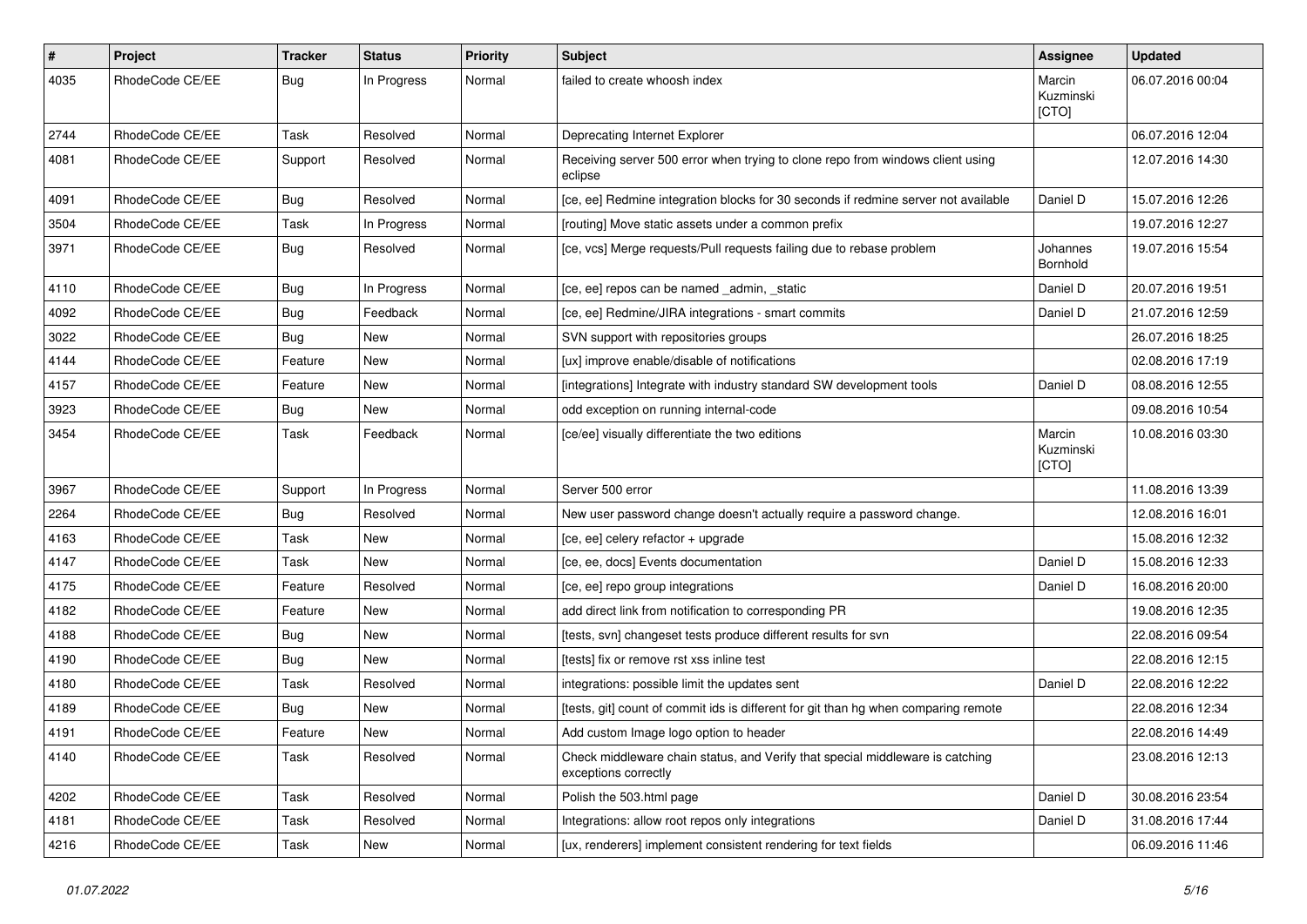| $\vert$ # | <b>Project</b>  | <b>Tracker</b> | <b>Status</b> | Priority | <b>Subject</b>                                                                                       | Assignee                     | <b>Updated</b>   |
|-----------|-----------------|----------------|---------------|----------|------------------------------------------------------------------------------------------------------|------------------------------|------------------|
| 4222      | RhodeCode CE/EE | Feature        | <b>New</b>    | Normal   | Configurable detection of READMEs                                                                    |                              | 09.09.2016 10:05 |
| 4153      | RhodeCode CE/EE | Task           | Resolved      | Normal   | Optimize readme fetching by changing the system of readme detection                                  | Johannes<br>Bornhold         | 09.09.2016 10:17 |
| 4151      | RhodeCode CE/EE | Task           | Resolved      | Normal   | [packaging] Subversion to current 1.9.X                                                              |                              | 09.09.2016 10:18 |
| 4192      | RhodeCode CE/EE | Feature        | Resolved      | Normal   | [ce, ee] slack/hipchat integrations group commits by branch pushed                                   |                              | 09.09.2016 19:01 |
| 4225      | RhodeCode CE/EE | Feature        | Resolved      | Normal   | [ce, ee] repo group integrations cascade to child repo groups                                        | Daniel D                     | 14.09.2016 11:12 |
| 4208      | RhodeCode CE/EE | Bug            | <b>New</b>    | Normal   | [ce, ee] test errors get hidden by error page                                                        | Daniel D                     | 14.09.2016 12:00 |
| 4179      | RhodeCode CE/EE | Task           | <b>New</b>    | Normal   | [ce, ee] refine perms summary list                                                                   | Daniel D                     | 14.09.2016 12:09 |
| 4226      | RhodeCode CE/EE | Feature        | <b>New</b>    | Normal   | [settings, system info] add VCS and Channelstream status to System Info                              |                              | 14.09.2016 16:45 |
| 4227      | RhodeCode CE/EE | Support        | Resolved      | Normal   | VBScript files detected as text/plain - no syntax highlighting                                       |                              | 14.09.2016 22:38 |
| 4194      | RhodeCode CE/EE | Task           | Resolved      | Normal   | move svn http backend out of labs into a real VCS settings                                           | Lisa Quatmann                | 14.09.2016 23:16 |
| 4178      | RhodeCode CE/EE | <b>Bug</b>     | Resolved      | Normal   | RhodeCode EE OVA VM wont run on a ESX 6.0 host                                                       | Marcin<br>Kuzminski<br>[CTO] | 15.09.2016 13:25 |
| 1131      | RhodeCode CE/EE | Feature        | Resolved      | Normal   | Implement default reviewers for code review                                                          | Daniel D                     | 21.09.2016 18:28 |
| 4203      | RhodeCode CE/EE | Task           | Resolved      | Normal   | Get rid of svn.proxy.parent_path_root, and replace it with reading storage location<br>from Database | Martin<br>Bornhold           | 22.09.2016 14:31 |
| 4121      | RhodeCode CE/EE | Bug            | Resolved      | Normal   | [ce, ee] server announcement has extra margin                                                        | Lisa Quatmann                | 26.09.2016 14:00 |
| 4244      | RhodeCode CE/EE | Support        | Resolved      | Normal   | mod day syn template error when using auth realm with spaces in it                                   | Martin<br>Bornhold           | 28.09.2016 12:07 |
| 4247      | RhodeCode CE/EE | Bug            | Resolved      | Normal   | [vcs] Using current time as timestamp during archive creating leads to changing<br>hashes            | Martin<br>Bornhold           | 28.09.2016 12:07 |
| 4254      | RhodeCode CE/EE | Bug            | Resolved      | Normal   | [frontend] 500 Internal Server Error with i18n-ed pages                                              | Lisa Quatmann                | 30.09.2016 14:38 |
| 4255      | RhodeCode CE/EE | Bug            | <b>New</b>    | Normal   | [translation, i18n] translation not being applied to integrations pages                              |                              | 30.09.2016 15:56 |
| 4256      | RhodeCode CE/EE | Bug            | <b>New</b>    | Normal   | [ce, ee, ux] Source code highlight colors conflict with red/green inserted/deleted<br>blocks         | Daniel D                     | 03.10.2016 05:00 |
| 3488      | RhodeCode CE/EE | <b>Bug</b>     | Resolved      | Normal   | [frontend, styling] update icon font                                                                 | Lisa Quatmann                | 04.10.2016 13:27 |
| 4238      | RhodeCode CE/EE | Task           | Resolved      | Normal   | default reviewers updates                                                                            | Daniel D                     | 06.10.2016 14:26 |
| 4252      | RhodeCode CE/EE | Support        | <b>New</b>    | Normal   | Backup & Recovery                                                                                    |                              | 07.10.2016 19:47 |
| 4250      | RhodeCode CE/EE | Bug            | Resolved      | Normal   | Adding a reviewer into existing PR doesn't set a reason.                                             | Marcin<br>Kuzminski<br>[CTO] | 07.10.2016 20:05 |
| 4267      | RhodeCode CE/EE | Feature        | Resolved      | Normal   | [ce, ee] jira tracker integration wildcard project key support                                       | Daniel D                     | 10.10.2016 20:13 |
| 4224      | RhodeCode CE/EE | Bug            | Resolved      | Normal   | [docs] update docs re: removing old instances when switching editions                                | Lisa Quatmann                | 11.10.2016 15:36 |
| 4272      | RhodeCode CE/EE | Feature        | <b>New</b>    | Normal   | Better SPAM protection                                                                               |                              | 12.10.2016 11:14 |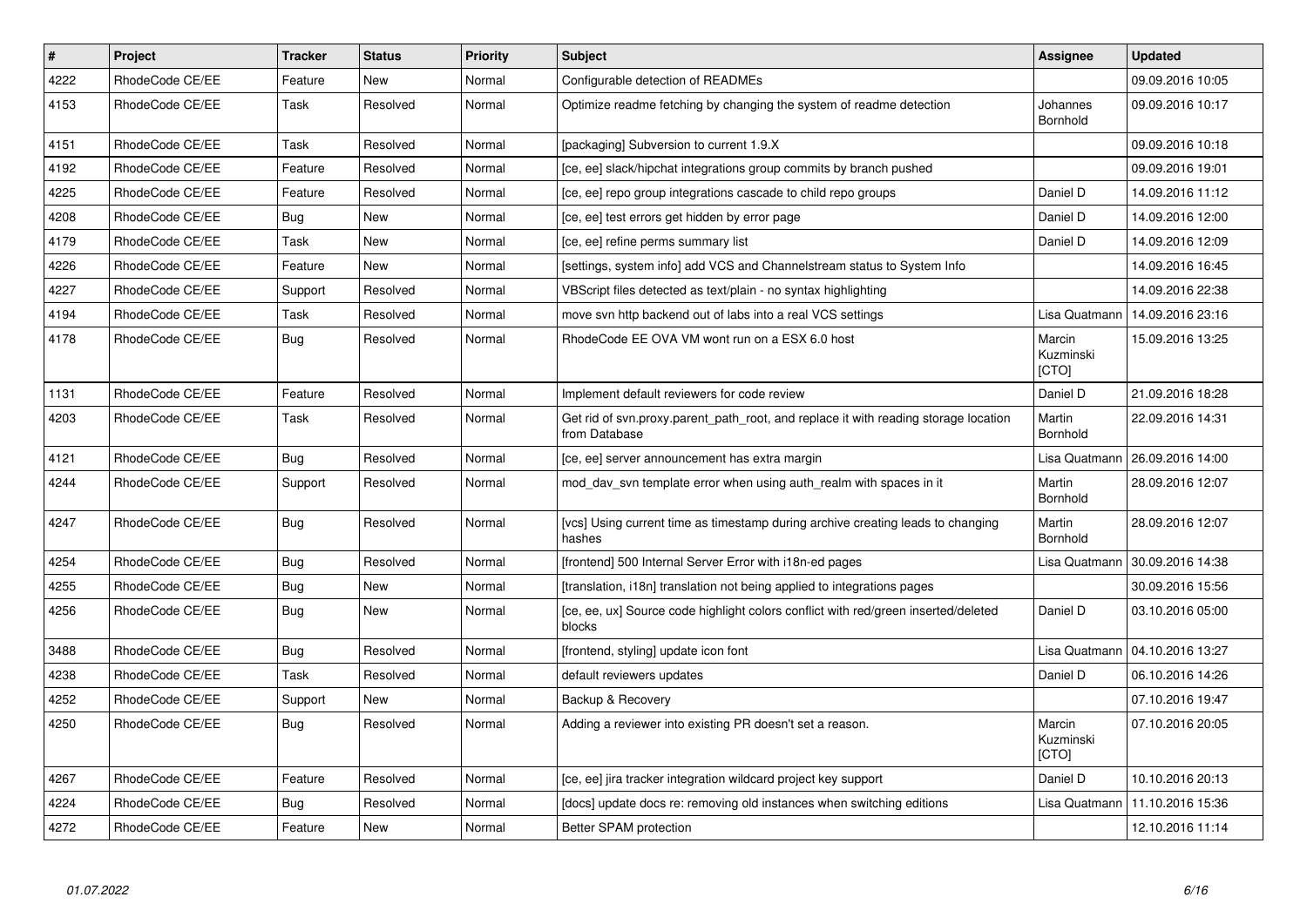| $\sharp$ | Project         | <b>Tracker</b> | <b>Status</b> | <b>Priority</b> | <b>Subject</b>                                                                                                       | <b>Assignee</b>              | <b>Updated</b>   |
|----------|-----------------|----------------|---------------|-----------------|----------------------------------------------------------------------------------------------------------------------|------------------------------|------------------|
| 4237     | RhodeCode CE/EE | Task           | Resolved      | Normal          | Enable HTTP support                                                                                                  | Martin<br>Bornhold           | 12.10.2016 11:51 |
| 4269     | RhodeCode CE/EE | Support        | Resolved      | Normal          | Allow flash messages to be permanently surpressed                                                                    | Marcin Lulek                 | 14.10.2016 12:46 |
| 4108     | RhodeCode CE/EE | Task           | Resolved      | Normal          | Release 4.2.2                                                                                                        |                              | 14.10.2016 13:08 |
| 4245     | RhodeCode CE/EE | Task           | Resolved      | Normal          | Convert control command to use http mode by default                                                                  | Marcin<br>Kuzminski<br>[CTO] | 14.10.2016 16:13 |
| 4266     | RhodeCode CE/EE | Bug            | Resolved      | Normal          | Error 500 on integrations page after setting up Webhook                                                              |                              | 17.10.2016 15:35 |
| 4285     | RhodeCode CE/EE | Bug            | <b>New</b>    | Normal          | Intermittent error while trying to create or fork a repository                                                       |                              | 17.10.2016 22:42 |
| 4278     | RhodeCode CE/EE | <b>Bug</b>     | Resolved      | Normal          | [admin] Clicking the save button in admin -> settings -> issue tracker leads to<br>exception if no patterns entered. | Daniel D                     | 18.10.2016 13:38 |
| 4281     | RhodeCode CE/EE | Task           | Resolved      | Normal          | Fix docs on To `increase database performance`                                                                       | Marcin<br>Kuzminski<br>[CTO] | 18.10.2016 16:39 |
| 4271     | RhodeCode CE/EE | Bug            | Resolved      | Normal          | Browsing new repository groups via SVN issue                                                                         | Martin<br>Bornhold           | 19.10.2016 11:11 |
| 4282     | RhodeCode CE/EE | Task           | Resolved      | Normal          | Add inode limit together with disk usage                                                                             | Marcin<br>Kuzminski<br>[CTO] | 19.10.2016 12:18 |
| 4232     | RhodeCode CE/EE | Feature        | New           | Normal          | [ce, ee, pr, compare] redo diffs, support side by side diffs, html diffs                                             | Daniel D                     | 25.10.2016 15:40 |
| 1055     | RhodeCode CE/EE | Feature        | Resolved      | Normal          | [pr, vcs] Expose the shadow repository of a pull request                                                             | Martin<br>Bornhold           | 26.10.2016 10:33 |
| 4279     | RhodeCode CE/EE | Bug            | Resolved      | Normal          | re-captcha validation is broken                                                                                      | Martin<br>Bornhold           | 26.10.2016 22:27 |
| 3950     | RhodeCode CE/EE | Bug            | Resolved      | Normal          | [ce, ee] trying to merge pr against a deleted branch/bookmark breaks the pr page                                     | Martin<br>Bornhold           | 27.10.2016 16:12 |
| 4301     | RhodeCode CE/EE | Feature        | <b>New</b>    | Normal          | [API] toggle force_password_reset in api for Idap users                                                              |                              | 28.10.2016 15:43 |
| 4297     | RhodeCode CE/EE | Task           | Resolved      | Normal          | redo the my-pull-requests page to use the datagrid                                                                   | Marcin<br>Kuzminski<br>[CTO] | 01.11.2016 09:31 |
| 4277     | RhodeCode CE/EE | Bug            | Resolved      | Normal          | [frontend] System info page does not work correctly in safari.                                                       | Martin<br>Bornhold           | 04.11.2016 12:08 |
| 4003     | RhodeCode CE/EE | Task           | Resolved      | Normal          | User personal repository groups improvements                                                                         |                              | 07.11.2016 16:12 |
| 4296     | RhodeCode CE/EE | <b>Bug</b>     | Resolved      | Normal          | [ee] Can not create pull requests with reviewers.                                                                    | Daniel D                     | 07.11.2016 21:17 |
| 4303     | RhodeCode CE/EE | Support        | New           | Normal          | rhodecode instance                                                                                                   |                              | 08.11.2016 16:32 |
| 4305     | RhodeCode CE/EE | Task           | Resolved      | Normal          | Meta-tagging could be excluded from limit                                                                            |                              | 09.11.2016 19:27 |
| 4276     | RhodeCode CE/EE | Bug            | Resolved      | Normal          | System info page uses mercurial/git versions from RhodeCode instead of VCSServer   Marcin                            | Kuzminski<br>[CTO]           | 14.11.2016 21:19 |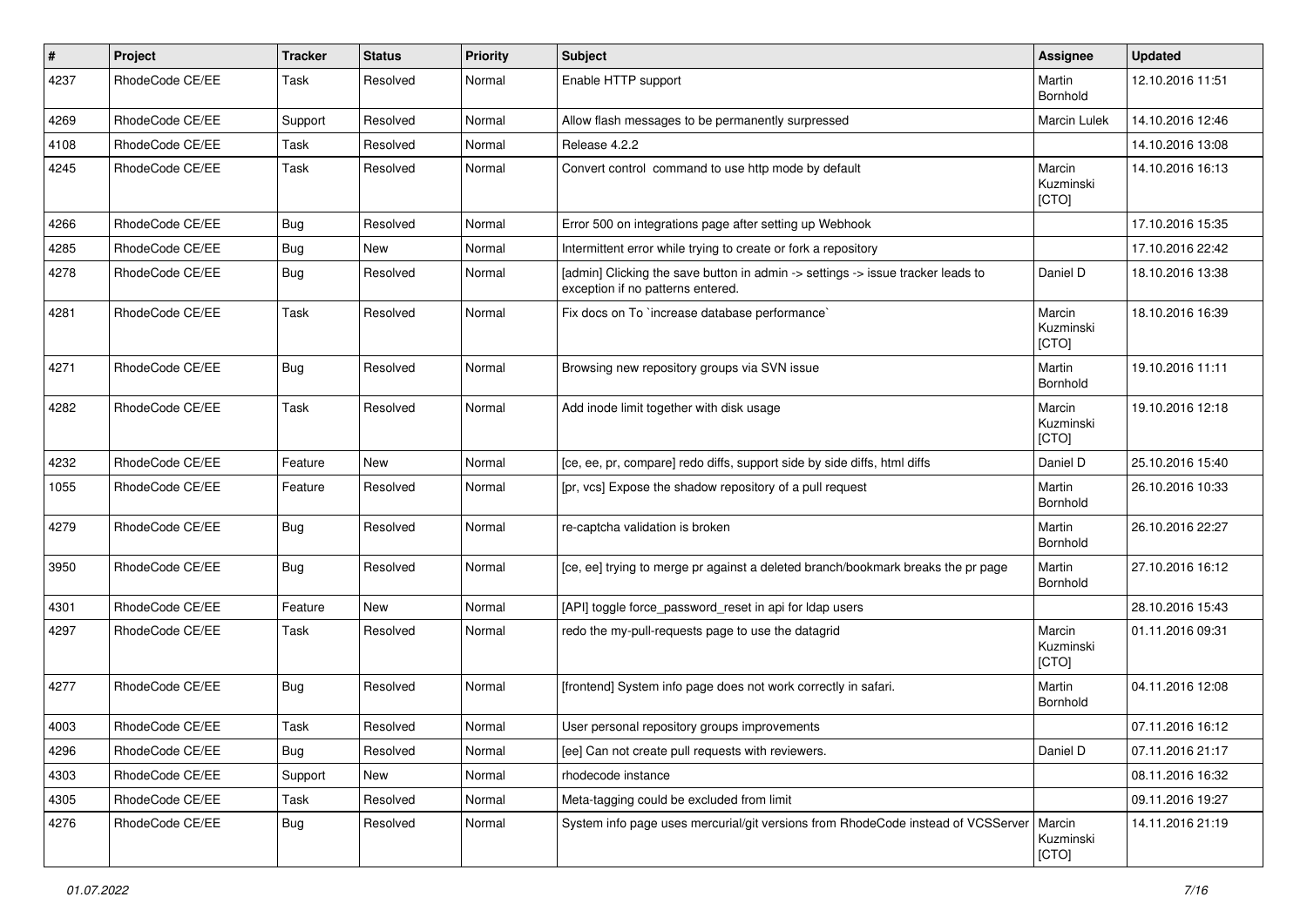| $\vert$ # | Project         | <b>Tracker</b> | <b>Status</b> | <b>Priority</b> | <b>Subject</b>                                                                                     | Assignee                     | <b>Updated</b>   |
|-----------|-----------------|----------------|---------------|-----------------|----------------------------------------------------------------------------------------------------|------------------------------|------------------|
| 4311      | RhodeCode CE/EE | Task           | Resolved      | Normal          | Diffs feedback                                                                                     | Daniel D                     | 26.11.2016 14:10 |
| 4669      | RhodeCode CE/EE | Task           | <b>New</b>    | Normal          | disable pytest sugar on nix-build                                                                  |                              | 01.12.2016 12:52 |
| 4666      | RhodeCode CE/EE | Task           | Resolved      | Normal          | Bump git and mercurial to latest versions                                                          |                              | 02.12.2016 19:01 |
| 4670      | RhodeCode CE/EE | Task           | Resolved      | Normal          | Release 4.5.1                                                                                      | Marcin<br>Kuzminski<br>[CTO] | 06.12.2016 21:13 |
| 4283      | RhodeCode CE/EE | Task           | Resolved      | Normal          | bump whoosh to 2.7.4 release                                                                       |                              | 13.12.2016 21:08 |
| 4675      | RhodeCode CE/EE | Bug            | Resolved      | Normal          | Disk free inodes are displayed incorrectly                                                         |                              | 13.12.2016 22:41 |
| 4676      | RhodeCode CE/EE | Bug            | Resolved      | Normal          | Some admin passwords can make installation fail                                                    |                              | 16.12.2016 16:16 |
| 4678      | RhodeCode CE/EE | Task           | Resolved      | Normal          | Release 4.5.2                                                                                      |                              | 19.12.2016 17:32 |
| 5150      | RhodeCode CE/EE | Task           | Resolved      | Normal          | Password reset promts in my account should be hidden in accounts that are not of<br>type rhodecode | Marcin<br>Kuzminski<br>[CTO] | 02.01.2017 16:34 |
| 5153      | Documentation   | Bug            | Resolved      | Normal          | Documentation: /tmp permissions                                                                    |                              | 04.01.2017 13:02 |
| 5164      | RhodeCode CE/EE | Bug            | Resolved      | Normal          | non-web calls are leaking session objects                                                          |                              | 13.01.2017 01:30 |
| 5184      | RhodeCode CE/EE | Task           | Resolved      | Normal          | bump pyramid to 1.7.X                                                                              |                              | 06.02.2017 21:50 |
| 1404      | RhodeCode CE/EE | Bug            | Resolved      | Normal          | clone of really huge git repo (4gb) causes pyro to explode                                         |                              | 07.02.2017 14:52 |
| 5198      | RhodeCode CE/EE | Task           | Resolved      | Normal          | remove pyro4 from enterprise                                                                       |                              | 07.02.2017 19:28 |
| 5201      | RhodeCode CE/EE | Task           | Resolved      | Normal          | API: implement describe-methods                                                                    |                              | 13.02.2017 15:57 |
| 5210      | RhodeCode CE/EE | Bug            | Resolved      | Normal          | webook problems                                                                                    |                              | 13.02.2017 19:43 |
| 4274      | RhodeCode CE/EE | Bug            | Resolved      | Normal          | 500 error when push big objects                                                                    |                              | 13.02.2017 19:53 |
| 5213      | RhodeCode CE/EE | Bug            | Resolved      | Normal          | Fixing Apache Proxy timeout issues                                                                 |                              | 14.02.2017 09:44 |
| 5218      | RhodeCode CE/EE | Bug            | <b>New</b>    | Normal          | 500 when forking repository, when using special chars in password.                                 |                              | 19.02.2017 21:46 |
| 5221      | RhodeCode CE/EE | Task           | Resolved      | Normal          | Missing comment type in emails                                                                     |                              | 19.02.2017 21:46 |
| 5227      | RhodeCode CE/EE | Bug            | <b>New</b>    | Normal          | 400 during a svn checkout, file with special chars                                                 |                              | 23.02.2017 17:43 |
| 5237      | Documentation   | Support        | <b>New</b>    | Normal          | documentation for DR                                                                               |                              | 06.03.2017 23:34 |
| 5235      | RhodeCode CE/EE | Task           | Resolved      | Normal          | relative image support                                                                             |                              | 10.03.2017 23:37 |
| 5248      | Documentation   | Bug            | <b>New</b>    | Normal          | Installation of rhodecode-tools                                                                    |                              | 16.03.2017 16:35 |
| 5256      | RhodeCode CE/EE | Feature        | <b>New</b>    | Normal          | Last repository access time.                                                                       |                              | 23.03.2017 16:34 |
| 5257      | RhodeCode CE/EE | <b>Bug</b>     | New           | Normal          | Git repository with big binary file provokes error and strange behavior/memory leak<br>of RH.      | Marcin<br>Kuzminski<br>[CTO] | 23.03.2017 22:02 |
| 2817      | RhodeCode CE/EE | Feature        | Resolved      | Normal          | Make largefiles downloadable from the interface                                                    |                              | 27.03.2017 14:04 |
| 4306      | RhodeCode CE/EE | Bug            | Resolved      | Normal          | Issue to push file with character # on a SVN                                                       |                              | 03.04.2017 16:44 |
| 5255      | RhodeCode CE/EE | Support        | New           | Normal          | I can't access issues created by me from mail                                                      |                              | 04.04.2017 11:28 |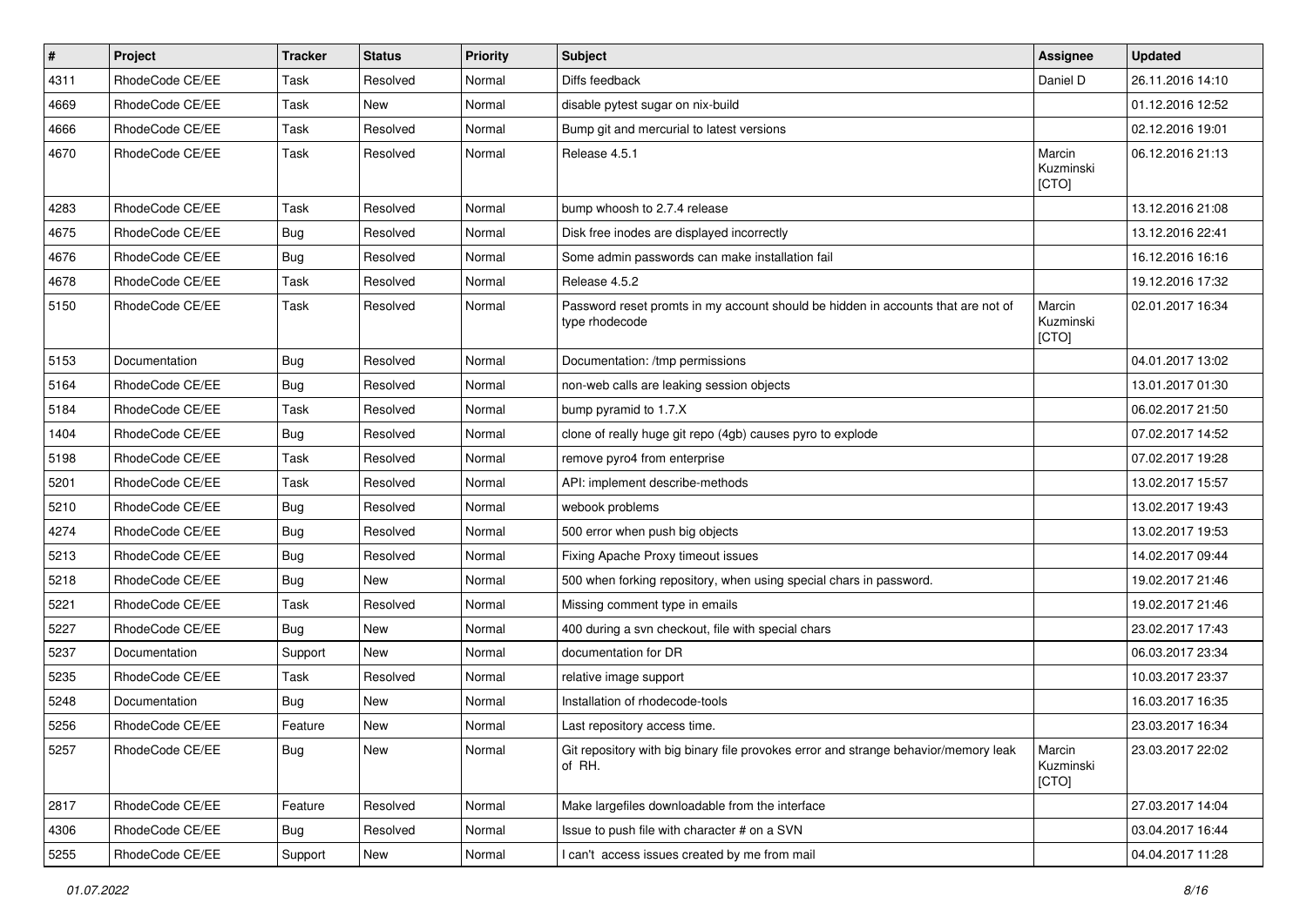| $\sharp$ | Project         | <b>Tracker</b> | <b>Status</b> | <b>Priority</b> | Subject                                                                           | Assignee                     | <b>Updated</b>   |
|----------|-----------------|----------------|---------------|-----------------|-----------------------------------------------------------------------------------|------------------------------|------------------|
| 5266     | RhodeCode CE/EE | Bug            | Resolved      | Normal          | Validate if changes in target branches get's propagated on Pull request updates   |                              | 05.04.2017 18:10 |
| 5271     | RhodeCode CE/EE | Feature        | <b>New</b>    | Normal          | Private comments                                                                  |                              | 07.04.2017 12:01 |
| 5273     | RhodeCode CE/EE | Feature        | New           | Normal          | Comment status                                                                    |                              | 07.04.2017 13:10 |
| 5259     | RhodeCode CE/EE | <b>Bug</b>     | Resolved      | Normal          | user-journal storage changes                                                      |                              | 12.04.2017 00:04 |
| 5277     | RhodeCode CE/EE | Bug            | Resolved      | Normal          | table id=user_list_table - Ajax error                                             |                              | 13.04.2017 01:04 |
| 5278     | RhodeCode CE/EE | Feature        | <b>New</b>    | Normal          | Require support for git repositories of the form git://                           |                              | 13.04.2017 15:20 |
| 5265     | RhodeCode CE/EE | Task           | Resolved      | Normal          | Enable phases support                                                             |                              | 11.05.2017 11:10 |
| 5225     | RhodeCode CE/EE | Task           | Resolved      | Normal          | add tag of author/contribitor to comments                                         |                              | 11.05.2017 11:10 |
| 4207     | RhodeCode CE/EE | Feature        | Resolved      | Normal          | Support for obsolescence markers in changelog UI                                  |                              | 19.05.2017 16:14 |
| 4219     | RhodeCode CE/EE | Feature        | Resolved      | Normal          | [ce, ee] Add mandatory reviewers for pull requests                                | Marcin<br>Kuzminski<br>[CTO] | 20.06.2017 15:23 |
| 5321     | RhodeCode CE/EE | Feature        | Resolved      | Normal          | Audit logs                                                                        |                              | 21.06.2017 12:49 |
| 5269     | RhodeCode CE/EE | Support        | New           | Normal          | Upgrade from RC EE 3.7.1 to RC EE 4.x                                             |                              | 29.06.2017 19:36 |
| 5347     | Documentation   | Bug            | New           | Normal          | Post Install steps should include Apache or Nginx setup.                          |                              | 06.07.2017 10:23 |
| 5348     | Documentation   | Bug            | <b>New</b>    | Normal          | Uninstall documentaion missing some steps                                         |                              | 06.07.2017 10:25 |
| 4312     | RhodeCode CE/EE | Task           | <b>New</b>    | Normal          | Storage location changes                                                          |                              | 11.07.2017 13:31 |
| 4234     | RhodeCode CE/EE | Task           | <b>New</b>    | Normal          | prepare and test RhodeCode VM image for AWS                                       | Marcin Lulek                 | 11.07.2017 13:32 |
| 4288     | RhodeCode CE/EE | Task           | Resolved      | Normal          | [ce, ee] unify controllers that use diffs                                         | Daniel D                     | 02.08.2017 11:41 |
| 5337     | RhodeCode CE/EE | Bug            | Resolved      | Normal          | Possible memory leak after few Git Pull Requests                                  |                              | 08.08.2017 13:08 |
| 5375     | RhodeCode CE/EE | Support        | Resolved      | Normal          | How do I configure "Go to" to just search repository names?                       |                              | 16.08.2017 18:00 |
| 5376     | RhodeCode CE/EE | Bug            | Resolved      | Normal          | error: pretxnchangegroup.acl hook failed: acl: user "" denied on branch "default" |                              | 16.08.2017 19:45 |
| 5343     | RhodeCode CE/EE | Task           | Resolved      | Normal          | SSH key management and SSH support                                                |                              | 18.08.2017 23:50 |
| 5379     | RhodeCode CE/EE | Bug            | Resolved      | Normal          | Journal RSS feed errors                                                           |                              | 01.09.2017 16:40 |
| 5382     | RhodeCode CE/EE | Feature        | New           | Normal          | Support for repository aliases                                                    | Marcin<br>Kuzminski<br>[CTO] | 04.09.2017 15:17 |
| 5381     | RhodeCode CE/EE | Bug            | Resolved      | Normal          | Email integration changeset links invalid                                         |                              | 06.09.2017 12:29 |
| 5380     | RhodeCode CE/EE | <b>Bug</b>     | Resolved      | Normal          | repo commits pageintion error                                                     |                              | 06.09.2017 19:16 |
| 5203     | RhodeCode CE/EE | Task           | Resolved      | Normal          | optimise large repos speed                                                        |                              | 08.09.2017 16:10 |
| 4193     | RhodeCode CE/EE | Feature        | In Progress   | Normal          | Improve Filter Functionality in the Change Log                                    | Marcin<br>Kuzminski<br>[CTO] | 22.09.2017 10:25 |
| 4299     | RhodeCode CE/EE | Task           | New           | Normal          | TEMPLATE repo groups                                                              |                              | 22.09.2017 10:26 |
| 1457     | RhodeCode CE/EE | Feature        | New           | Normal          | add allow permissions inheritance on repo groups                                  |                              | 22.09.2017 10:27 |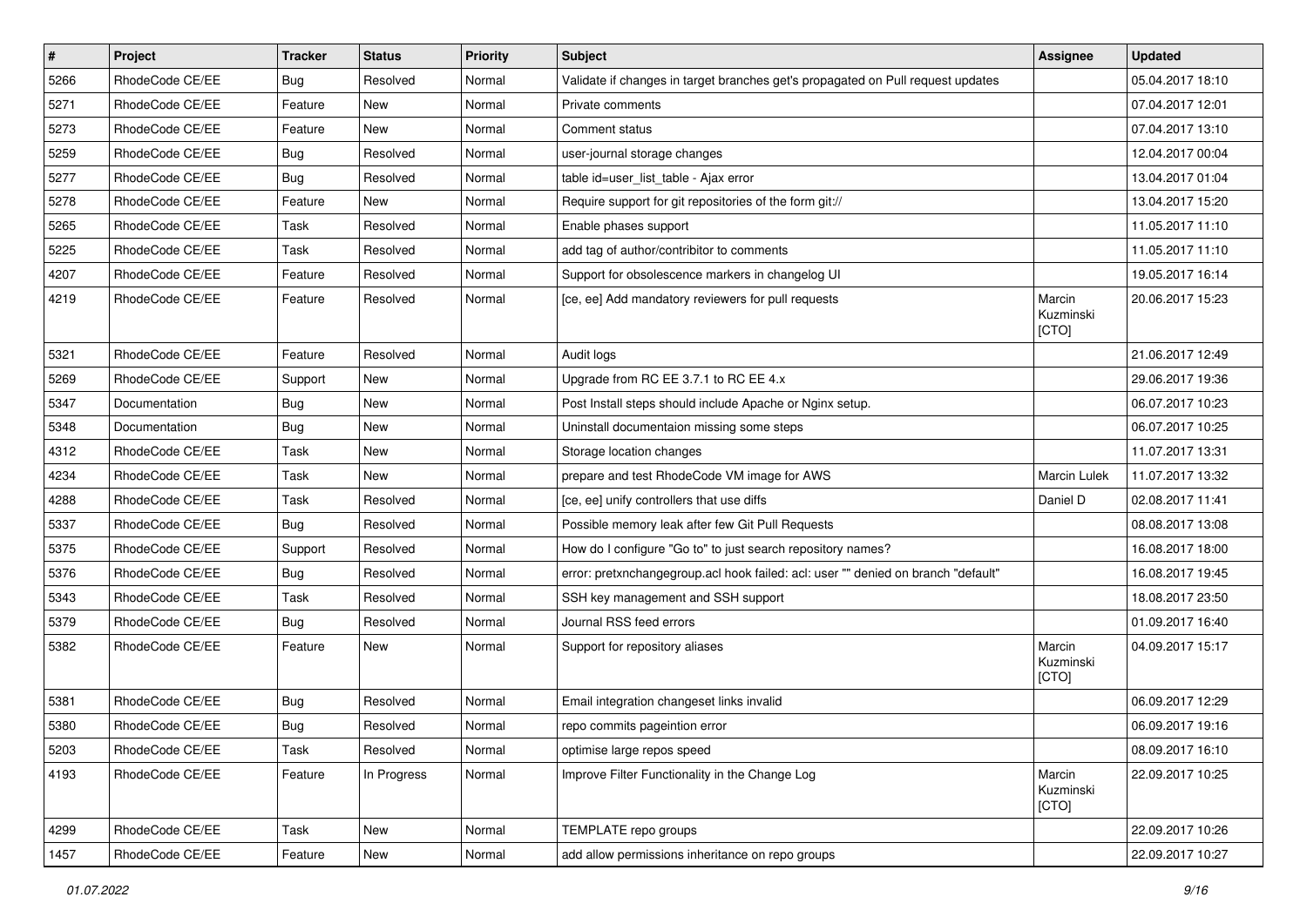| $\sharp$ | <b>Project</b>  | <b>Tracker</b> | <b>Status</b> | <b>Priority</b> | <b>Subject</b>                                                                                                                                                                       | <b>Assignee</b>                | <b>Updated</b>   |
|----------|-----------------|----------------|---------------|-----------------|--------------------------------------------------------------------------------------------------------------------------------------------------------------------------------------|--------------------------------|------------------|
| 4051     | RhodeCode CE/EE | Task           | New           | Normal          | [ux, renderering] Consistent formatting on text fields.                                                                                                                              |                                | 22.09.2017 10:27 |
| 4197     | RhodeCode CE/EE | Task           | New           | Normal          | [ce, ee] get list of users with their permissions to a repository                                                                                                                    | Daniel D                       | 22.09.2017 10:30 |
| 5394     | RhodeCode CE/EE | Support        | New           | Normal          | SVN to Git / Mercurial Migration                                                                                                                                                     |                                | 03.10.2017 09:29 |
| 5396     | RhodeCode CE/EE | Feature        | Resolved      | Normal          | Merge state with shadow repo should be created during pull request                                                                                                                   |                                | 12.10.2017 21:57 |
| 5316     | RhodeCode CE/EE | Feature        | In Progress   | Normal          | UI should provide checkout URL for a SVN path                                                                                                                                        |                                | 06.11.2017 21:59 |
| 5400     | RhodeCode CE/EE | Task           | New           | Normal          | User group - subgroup support                                                                                                                                                        |                                | 06.11.2017 22:00 |
| 4169     | RhodeCode CE/EE | Task           | Resolved      | Normal          | re-architecture celery support                                                                                                                                                       |                                | 17.11.2017 19:21 |
| 4000     | RhodeCode CE/EE | Feature        | New           | Normal          | Make compare more functional                                                                                                                                                         | Marcin<br>Kuzminski<br>[CTO]   | 18.11.2017 19:11 |
| 5404     | RhodeCode CE/EE | Task           | New           | Normal          | Add an option to detach review rules when deleting an user                                                                                                                           |                                | 22.11.2017 11:23 |
| 5405     | RhodeCode CE/EE | Bug            | New           | Normal          | Add repository from UI leads to HTTP/404                                                                                                                                             |                                | 28.11.2017 11:39 |
| 5406     | RhodeCode CE/EE | Bug            | <b>New</b>    | Normal          | <b>Installer Fails</b>                                                                                                                                                               |                                | 01.12.2017 11:52 |
| 5202     | RhodeCode CE/EE | Task           | Resolved      | Normal          | run git gc and git repack on GIT repos when we have a scheduler via celery in<br>pyramid                                                                                             |                                | 04.12.2017 20:49 |
| 5423     | Documentation   | Support        | Resolved      | Normal          | API-Documentation for Method "create repo group" faulty                                                                                                                              |                                | 22.01.2018 16:23 |
| 5410     | RhodeCode CE/EE | <b>Bug</b>     | <b>New</b>    | Normal          | After converting to CE, we get the following error when trying to view some repos in<br>the UI: "UnicodeDecodeError: 'ascii' codec can't decode byte" (full error in<br>Description) |                                | 25.01.2018 20:45 |
| 4246     | RhodeCode CE/EE | Task           | <b>New</b>    | Normal          | [ce, ee, vcs, git] add tests for annotated git tags                                                                                                                                  | Daniel D                       | 13.02.2018 18:03 |
| 5386     | RhodeCode CE/EE | Task           | Resolved      | Normal          | Increase security for Email Change                                                                                                                                                   | Marcin<br>Kuzminski<br>[CTO]   | 17.02.2018 17:29 |
| 2844     | RhodeCode CE/EE | Task           | New           | Normal          | Update Bcrypt to a maintained version                                                                                                                                                |                                | 17.02.2018 20:37 |
| 5326     | RhodeCode CE/EE | Task           | Resolved      | Normal          | Public usergroup profile                                                                                                                                                             | <b>Bartłomiej</b><br>Wołyńczyk | 22.02.2018 15:44 |
| 5412     | RhodeCode CE/EE | <b>Bug</b>     | Resolved      | Normal          | Webhook for "pullrequest commented" event returns incomplete data                                                                                                                    |                                | 27.02.2018 18:00 |
| 5371     | RhodeCode CE/EE | Bug            | <b>New</b>    | Normal          | Comment times in Pull Requests are off by 1 day                                                                                                                                      |                                | 10.04.2018 15:11 |
| 5457     | RhodeCode CE/EE | <b>Bug</b>     | Resolved      | Normal          | Internal server error on full-text search settings page with Elasticsearch                                                                                                           |                                | 16.04.2018 09:08 |
| 4120     | RhodeCode CE/EE | Task           | <b>New</b>    | Normal          | [ce] replace get_repo_nodes api                                                                                                                                                      | Daniel D                       | 17.04.2018 21:49 |
| 4045     | RhodeCode CE/EE | Task           | New           | Normal          | File permissions                                                                                                                                                                     |                                | 17.04.2018 21:49 |
| 4109     | RhodeCode CE/EE | Bug            | New           | Normal          | [files] The "switch to commit" widget is broken after using browser back button                                                                                                      |                                | 17.04.2018 21:50 |
| 4290     | RhodeCode CE/EE | Task           | New           | Normal          | Allow to transplant the review status to merged commits                                                                                                                              |                                | 17.04.2018 21:50 |
| 5270     | RhodeCode CE/EE | Task           | New           | Normal          | Comments updates                                                                                                                                                                     | Bartłomiej<br>Wołyńczyk        | 17.04.2018 21:51 |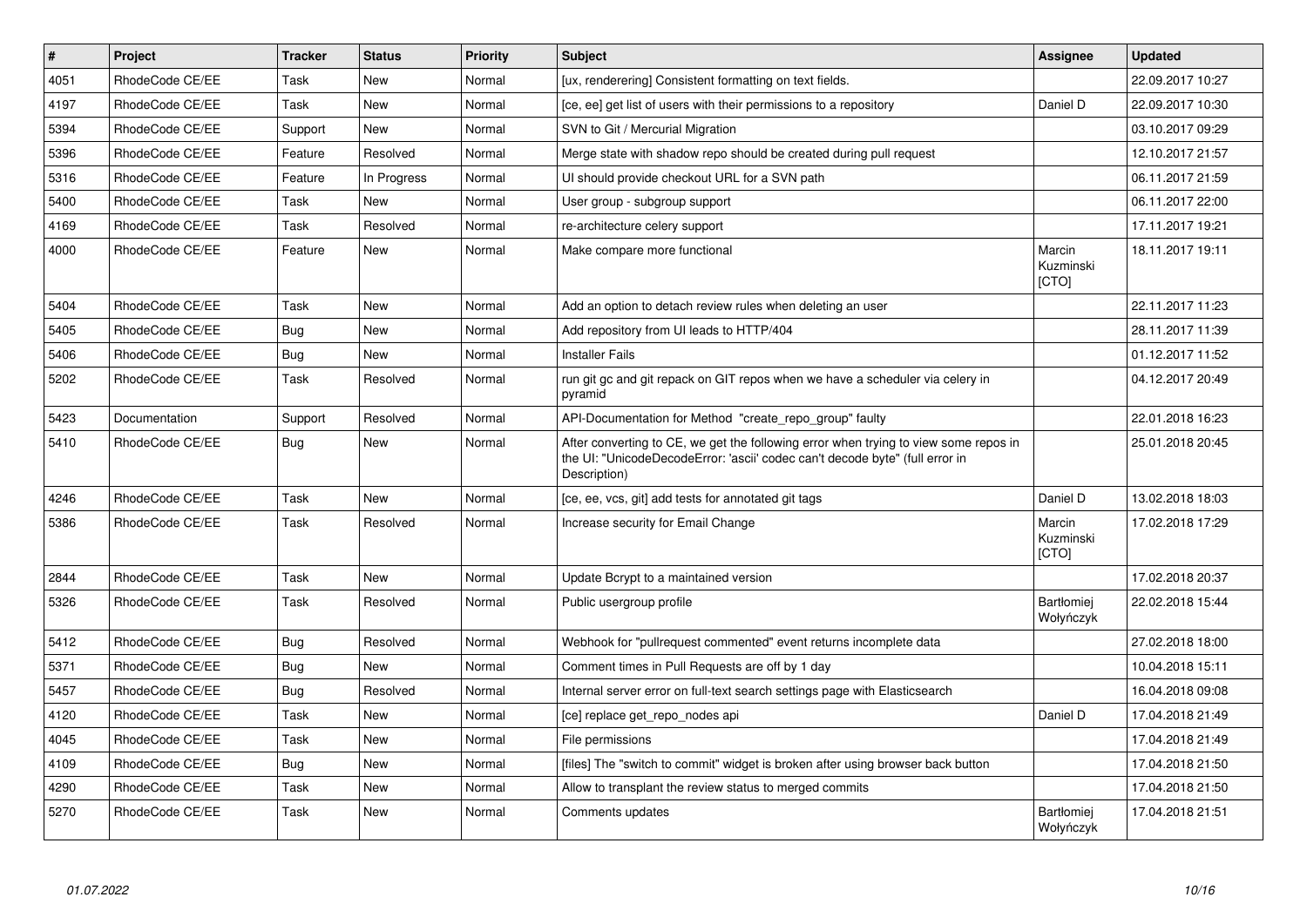| $\vert$ # | Project           | Tracker    | <b>Status</b> | <b>Priority</b> | Subject                                                                                  | Assignee                       | <b>Updated</b>   |
|-----------|-------------------|------------|---------------|-----------------|------------------------------------------------------------------------------------------|--------------------------------|------------------|
| 4074      | RhodeCode CE/EE   | Feature    | New           | Normal          | Edit review comment                                                                      | <b>Bartłomiej</b><br>Wołyńczyk | 17.04.2018 21:51 |
| 5444      | RhodeCode CE/EE   | Bug        | Resolved      | Normal          | Error while creating a pull request on a Mercurial repository                            |                                | 17.04.2018 22:29 |
| 5471      | RhodeCode CE/EE   | <b>Bug</b> | New           | Normal          | Webhook integration failing: need more than 3 values to unpack                           |                                | 01.06.2018 02:26 |
| 5475      | RhodeCode CE/EE   | <b>Bug</b> | <b>New</b>    | Normal          | Unable to locate user in OpenLDAP directory via Idaps                                    |                                | 08.06.2018 20:06 |
| 4089      | RhodeCode CE/EE   | <b>Bug</b> | Resolved      | Normal          | svn repository does not exist                                                            |                                | 12.06.2018 12:29 |
| 5187      | RhodeCode CE/EE   | Feature    | Resolved      | Normal          | changelog dynamic loading of commits                                                     |                                | 12.06.2018 12:31 |
| 5484      | RhodeCode CE/EE   | Support    | New           | Normal          | Setting up ssh, remote hg not found                                                      |                                | 06.07.2018 23:41 |
| 5462      | RhodeCode CE/EE   | <b>Bug</b> | New           | Normal          | create_repo api fails with celery enabled                                                |                                | 10.07.2018 17:49 |
| 5450      | RhodeCode Tools   | <b>Bug</b> | New           | Normal          | rhodecode-api get_license_info no longer works                                           |                                | 17.07.2018 15:01 |
| 5492      | RhodeCode CE/EE   | <b>Bug</b> | New           | Normal          | VCSServer + SVN 1.10                                                                     |                                | 26.07.2018 15:01 |
| 5496      | RhodeCode CE/EE   | Support    | New           | Normal          | database migration 4.11.6 mysql to 4.12.4 postgres                                       |                                | 27.08.2018 21:17 |
| 5461      | RhodeCode CE/EE   | Bug        | Resolved      | Normal          | Changes to user group permissions via API are not audit logged                           |                                | 30.08.2018 09:47 |
| 5468      | RhodeCode CE/EE   | Support    | New           | Normal          | Check logic for updating last commit for repository groups                               |                                | 30.08.2018 09:47 |
| 4044      | RhodeCode CE/EE   | Feature    | Resolved      | Normal          | <b>Branch permissions</b>                                                                |                                | 30.08.2018 09:48 |
| 5497      | RhodeCode CE/EE   | Support    | New           | Normal          | hg push hangs                                                                            |                                | 30.08.2018 22:15 |
| 5495      | RhodeCode CE/EE   | Support    | New           | Normal          | Idap to crowd users_groups sync source                                                   |                                | 10.09.2018 22:09 |
| 5499      | RhodeCode CE/EE   | Support    | New           | Normal          | ERROR [celery.worker.consumer.consumer] consumer: Cannot connect                         |                                | 11.09.2018 08:39 |
| 5500      | RhodeCode CE/EE   | <b>Bug</b> | New           | Normal          | How to enable/set "RC_SKIP_HOOKS" to disable svn hooks?                                  |                                | 02.10.2018 07:45 |
| 5504      | RhodeCode CE/EE   | Feature    | New           | Normal          | Buttons to copy commit hash and to expand the commit message in the repo<br>summary view |                                | 26.10.2018 00:59 |
| 5506      | RhodeCode CE/EE   | <b>Bug</b> | <b>New</b>    | Normal          | Web UI fonts are not looking good and is difficult to read for people with low vision    |                                | 26.10.2018 09:38 |
| 5304      | RhodeCode CE/EE   | <b>Bug</b> | Resolved      | Normal          | Email template not correct                                                               |                                | 31.10.2018 08:36 |
| 5297      | RhodeCode CE/EE   | <b>Bug</b> | Resolved      | Normal          | Locale fails on a SuSE system                                                            |                                | 31.10.2018 08:36 |
| 5482      | RhodeCode CE/EE   | Bug        | Resolved      | Normal          | Changing a repo's 'Remote pull uri' in its Settings fails with 'No repo type specified'  |                                | 31.10.2018 08:37 |
| 5503      | RhodeCode CE/EE   | Support    | New           | Normal          | failed to upgrade to 4.13.3                                                              |                                | 06.11.2018 18:28 |
| 5512      | RhodeCode CE/EE   | <b>Bug</b> | New           | Normal          | Show commit phase in summary view                                                        |                                | 09.11.2018 21:37 |
| 5511      | RhodeCode CE/EE   | Feature    | New           | Normal          | New feature to synchronize the fork with the remote repo from the summary page           |                                | 13.11.2018 01:23 |
| 5509      | RhodeCode CE/EE   | <b>Bug</b> | New           | Normal          | Remove `!important attributes` from UI elements                                          |                                | 07.12.2018 07:40 |
| 5505      | RhodeCode CE/EE   | <b>Bug</b> | Resolved      | Normal          | Notification emails from RhodeCode is garbled in Outlook 2016 web client                 |                                | 07.12.2018 09:49 |
| 5527      | RhodeCode CE/EE   | Support    | New           | Normal          | API: expose human readable failure reason                                                |                                | 30.01.2019 17:43 |
| 5529      | Documentation     | Support    | New           | Normal          | Documentation does not detail watched repositories                                       |                                | 07.02.2019 00:16 |
| 5530      | RhodeCode CE/EE   | <b>Bug</b> | Resolved      | Normal          | Email integration has incorrect url                                                      |                                | 09.02.2019 10:33 |
| 5535      | RhodeCode Control | <b>Bug</b> | New           | Normal          | improper rollback on upgrade failure                                                     |                                | 09.02.2019 21:12 |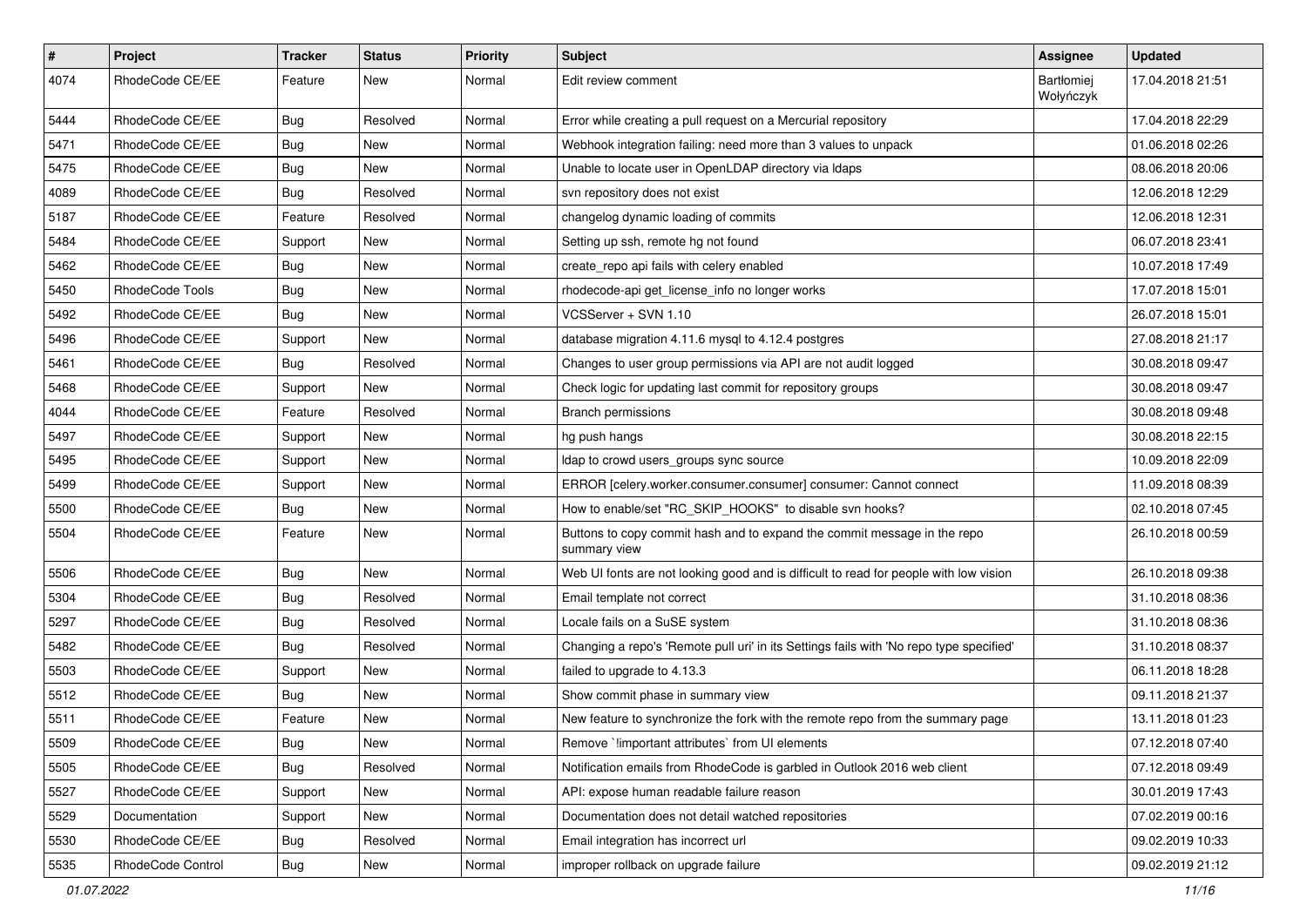| $\pmb{\#}$ | <b>Project</b>           | <b>Tracker</b> | <b>Status</b> | <b>Priority</b> | <b>Subject</b>                                                                                                                    | <b>Assignee</b>    | <b>Updated</b>   |
|------------|--------------------------|----------------|---------------|-----------------|-----------------------------------------------------------------------------------------------------------------------------------|--------------------|------------------|
| 5533       | RhodeCode Control        | Feature        | In Progress   | Normal          | Support busybox tar                                                                                                               |                    | 09.02.2019 22:09 |
| 5534       | <b>RhodeCode Control</b> | Feature        | <b>New</b>    | Normal          | extract/preload subcommand                                                                                                        |                    | 14.02.2019 14:45 |
| 5538       | RhodeCode CE/EE          | Bug            | New           | Normal          | internal server error (UnicodeDecodeError) during rhodecode-index request                                                         |                    | 20.02.2019 14:43 |
| 5540       | RhodeCode CE/EE          | <b>Bug</b>     | New           | Normal          | Rhode Code 4.15.2 VCS Caching(?) behaviour                                                                                        |                    | 25.02.2019 17:01 |
| 5543       | RhodeCode CE/EE          | Feature        | <b>New</b>    | Normal          | Repo API should have equivalent get_repo_audit_logs() to User API call<br>get_user_audit_logs()                                   |                    | 26.02.2019 12:22 |
| 5544       | RhodeCode CE/EE          | Support        | Resolved      | Normal          | Use of authentication token with LDAP account results in account lockout when max<br>bad password attempts are configured in LDAP |                    | 27.02.2019 10:09 |
| 5545       | RhodeCode CE/EE          | Bug            | New           | Normal          | Merge commit to contain the username/reponame of the origin                                                                       |                    | 28.02.2019 13:46 |
| 5515       | RhodeCode CE/EE          | <b>Bug</b>     | Resolved      | Normal          | PR default reviewer is incorrect                                                                                                  |                    | 28.02.2019 13:52 |
| 5521       | RhodeCode CE/EE          | Bug            | Resolved      | Normal          | Proxing SVN http requests does not work when using prefix for rhodecode.                                                          |                    | 28.02.2019 13:52 |
| 5520       | RhodeCode CE/EE          | Feature        | Resolved      | Normal          | Show the head commits shas when the merge is prevented due to multiple heads                                                      |                    | 28.02.2019 13:52 |
| 5490       | RhodeCode CE/EE          | Bug            | Resolved      | Normal          | Changes to repo group permissions via API are not audit logged                                                                    |                    | 28.02.2019 13:52 |
| 5537       | RhodeCode CE/EE          | Task           | Resolved      | Normal          | Add owner to create_pull_request API                                                                                              |                    | 28.02.2019 13:52 |
| 5547       | RhodeCode CE/EE          | Bug            | <b>New</b>    | Normal          | UI not consistent between Firefox and Chrome                                                                                      |                    | 01.03.2019 23:35 |
| 5546       | RhodeCode CE/EE          | Support        | Resolved      | Normal          | experiments with mercurial 4.9                                                                                                    |                    | 26.03.2019 09:23 |
| 5494       | RhodeCode CE/EE          | Bug            | <b>New</b>    | Normal          | rccontrol's python package management causes slow VCS SSH                                                                         |                    | 02.04.2019 11:56 |
| 5395       | RhodeCode CE/EE          | Support        | Resolved      | Normal          | Svn protocols and performance                                                                                                     |                    | 04.04.2019 18:08 |
| 5550       | RhodeCode CE/EE          | Bug            | <b>New</b>    | Normal          | 500 Internal Server Error   The server has either erred or is incapable of performing<br>the requested operation.                 |                    | 18.04.2019 17:12 |
| 5551       | Documentation            | Bug            | New           | Normal          | Mention LargeFile and LFS in the Backup page                                                                                      |                    | 21.04.2019 20:58 |
| 5559       | RhodeCode CE/EE          | Bug            | <b>New</b>    | Normal          | Timezone handling issue on repos list                                                                                             |                    | 07.07.2019 22:19 |
| 5548       | RhodeCode CE/EE          | Feature        | <b>New</b>    | Normal          | <b>Initial Search API</b>                                                                                                         | Peter Colledge     | 07.07.2019 22:21 |
| 5553       | RhodeCode CE/EE          | Bug            | New           | Normal          | Exceptions Tracker - Exception ID: 140095575901360 after upgrade to the lastes<br>version                                         | Thierry<br>Wynsdau | 10.07.2019 10:33 |
| 5507       | RhodeCode CE/EE          | Bug            | Resolved      | Normal          | Markdown rendering needs improvement                                                                                              |                    | 15.08.2019 15:40 |
| 5570       | RhodeCode CE/EE          | Bug            | <b>New</b>    | Normal          | Remap repositories always fail in RhodeCode community                                                                             |                    | 04.10.2019 14:50 |
| 5571       | RhodeCode CE/EE          | Bug            | Resolved      | Normal          | redmine does not work with firefox any more                                                                                       |                    | 25.10.2019 12:38 |
| 5557       | RhodeCode CE/EE          | Bug            | Resolved      | Normal          | Consider removing slashes from the RSS feed names                                                                                 |                    | 31.10.2019 19:54 |
| 5541       | RhodeCode CE/EE          | Support        | New           | Normal          | <b>SVN Settings: Repository Patterns</b>                                                                                          |                    | 16.12.2019 15:35 |
| 5200       | RhodeCode CE/EE          | Task           | New           | Normal          | investigate search improvements                                                                                                   |                    | 16.12.2019 16:04 |
| 5556       | RhodeCode CE/EE          | Bug            | New           | Normal          | After upgrade RhodeCode Enterprise, pull request via API adds repo owner as<br>default reviewer                                   |                    | 01.01.2020 13:09 |
| 5582       | RhodeCode Control        | Feature        | New           | Normal          | Add the version number of a PR in the HTTP API                                                                                    |                    | 15.01.2020 10:45 |
| 5573       | RhodeCode CE/EE          | <b>Bug</b>     | Resolved      | Normal          | Wrong notification Base Url for Email-Integrations                                                                                |                    | 16.01.2020 08:53 |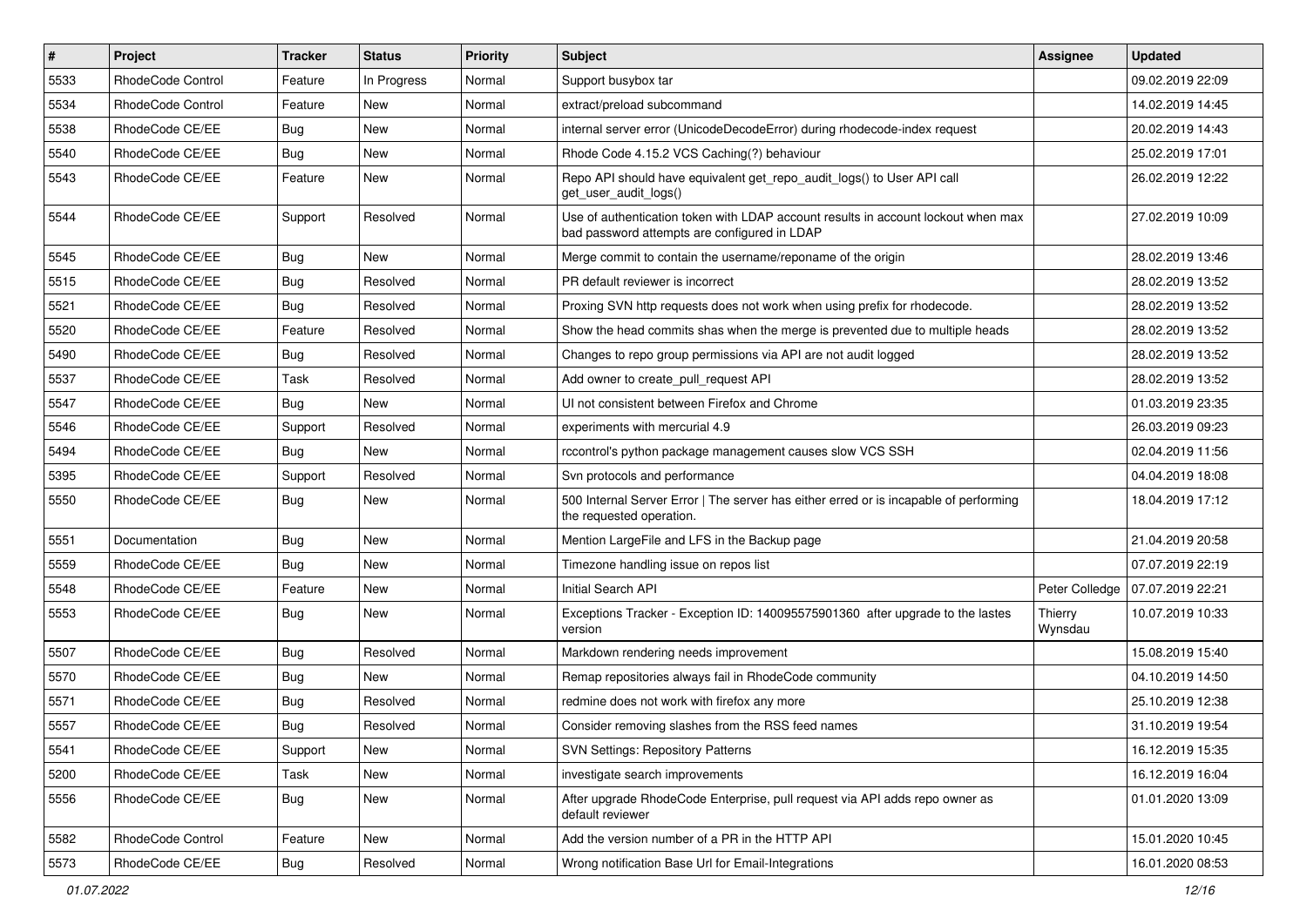| $\vert$ # | Project         | <b>Tracker</b> | <b>Status</b> | <b>Priority</b> | Subject                                                                                        | <b>Assignee</b>     | <b>Updated</b>   |
|-----------|-----------------|----------------|---------------|-----------------|------------------------------------------------------------------------------------------------|---------------------|------------------|
| 5579      | RhodeCode CE/EE | <b>Bug</b>     | Resolved      | Normal          | JS bug when a commit message can be parsed as a number                                         | Daniel D            | 20.01.2020 10:04 |
| 5569      | RhodeCode CE/EE | Bug            | Resolved      | Normal          | SshWrapper error                                                                               |                     | 21.01.2020 02:02 |
| 5554      | RhodeCode CE/EE | Support        | Resolved      | Normal          | How to increase number of commits shown in pagination on dashboard and<br>changelog            |                     | 21.01.2020 02:08 |
| 5272      | RhodeCode CE/EE | Feature        | Resolved      | Normal          | Pull Request checklist                                                                         |                     | 21.01.2020 02:09 |
| 5368      | RhodeCode CE/EE | Feature        | Resolved      | Normal          | Mercurial: Close branch before merging it                                                      | Mathieu Cantin      | 21.01.2020 02:11 |
| 5518      | RhodeCode CE/EE | Bug            | Resolved      | Normal          | Zero-sized files in /rhodecode/config/rcextensions/examples                                    |                     | 21.01.2020 02:18 |
| 5469      | RhodeCode CE/EE | Feature        | Resolved      | Normal          | elastisearch > 2.x not supported?                                                              |                     | 21.01.2020 02:19 |
| 5229      | RhodeCode CE/EE | Task           | Resolved      | Normal          | add support for https://clipboardjs.com/                                                       |                     | 21.01.2020 02:19 |
| 5584      | RhodeCode CE/EE | Feature        | <b>New</b>    | Normal          | "update pull request link" message on vcs client                                               |                     | 23.01.2020 10:32 |
| 5588      | RhodeCode CE/EE | Bug            | New           | Normal          | wrong rendering of issue tracker pattern                                                       |                     | 29.01.2020 11:24 |
| 5581      | RhodeCode CE/EE | Feature        | Resolved      | Normal          | expose `send_email` option in the HTTP API, for `comment_commit` and<br>`comment_pull_request` | Daniel D            | 29.01.2020 11:46 |
| 5586      | RhodeCode CE/EE | Feature        | <b>New</b>    | Normal          | @mention should be a link                                                                      |                     | 29.01.2020 11:46 |
| 5587      | RhodeCode CE/EE | Bug            | Resolved      | Normal          | Broken metatags in 4.18.1                                                                      | <b>Marcin Lulek</b> | 29.01.2020 11:46 |
| 5591      | Documentation   | Support        | New           | Normal          | documentation typo                                                                             |                     | 04.02.2020 19:43 |
| 5593      | RhodeCode CE/EE | Support        | New           | Normal          | <b>SSH</b> connections                                                                         |                     | 17.02.2020 16:18 |
| 3981      | RhodeCode CE/EE | Feature        | Resolved      | Normal          | Add cloud hosting like Gitlab, GitHub                                                          |                     | 02.03.2020 09:14 |
| 5595      | RhodeCode CE/EE | Feature        | New           | Normal          | Group code review mail notification                                                            |                     | 03.03.2020 10:17 |
| 5585      | RhodeCode CE/EE | Feature        | Resolved      | Normal          | Minimize downtime on rccontrol upgrade                                                         |                     | 27.03.2020 09:45 |
| 5603      | RhodeCode CE/EE | Feature        | Resolved      | Normal          | Code search - highlight matching search terms                                                  |                     | 30.03.2020 11:16 |
| 5602      | RhodeCode CE/EE | Feature        | Resolved      | Normal          | Copy full path only copies partial                                                             | Daniel D            | 30.03.2020 16:04 |
| 5605      | RhodeCode CE/EE | Bug            | Resolved      | Normal          | Cannot set subversion compatibility to 1.10                                                    |                     | 30.03.2020 17:27 |
| 5609      | RhodeCode CE/EE | Support        | Resolved      | Normal          | Change git diff algorithm                                                                      |                     | 31.03.2020 22:08 |
| 5599      | RhodeCode CE/EE | Bug            | Resolved      | Normal          | SVN navigation to trunk fails                                                                  | Daniel D            | 04.04.2020 11:21 |
| 5596      | RhodeCode CE/EE | Bug            | Resolved      | Normal          | Pull Request duplicated after description edit                                                 |                     | 14.04.2020 13:28 |
| 5583      | RhodeCode CE/EE | Feature        | Resolved      | Normal          | rcextensions hook for pull request comment                                                     |                     | 23.04.2020 13:42 |
| 5614      | RhodeCode CE/EE | Feature        | Resolved      | Normal          | Show context function name in hg diffs                                                         |                     | 23.04.2020 13:43 |
| 5615      | RhodeCode CE/EE | Feature        | Resolved      | Normal          | Misleading message in PR diff view "File was deleted in this version"                          | Daniel D            | 23.04.2020 17:40 |
| 5617      | RhodeCode CE/EE | Feature        | New           | Normal          | Allow PRs to non-head bookmarks                                                                |                     | 20.05.2020 12:25 |
| 5561      | RhodeCode CE/EE | Bug            | Resolved      | Normal          | PR diff doesn't update when target changes                                                     |                     | 21.05.2020 11:53 |
| 5618      | RhodeCode CE/EE | Support        | New           | Normal          | Getting HTTP 502 Bad Gateway when trying to push (or clone) on a slow network                  |                     | 27.05.2020 21:56 |
| 5594      | RhodeCode CE/EE | Bug            | Resolved      | Normal          | Credentials in Repository Settings for Pull requests are exposed                               |                     | 28.05.2020 20:25 |
| 5555      | RhodeCode CE/EE | <b>Bug</b>     | Resolved      | Normal          | Making Repository Public does not update the Default User Permissions                          |                     | 28.05.2020 20:26 |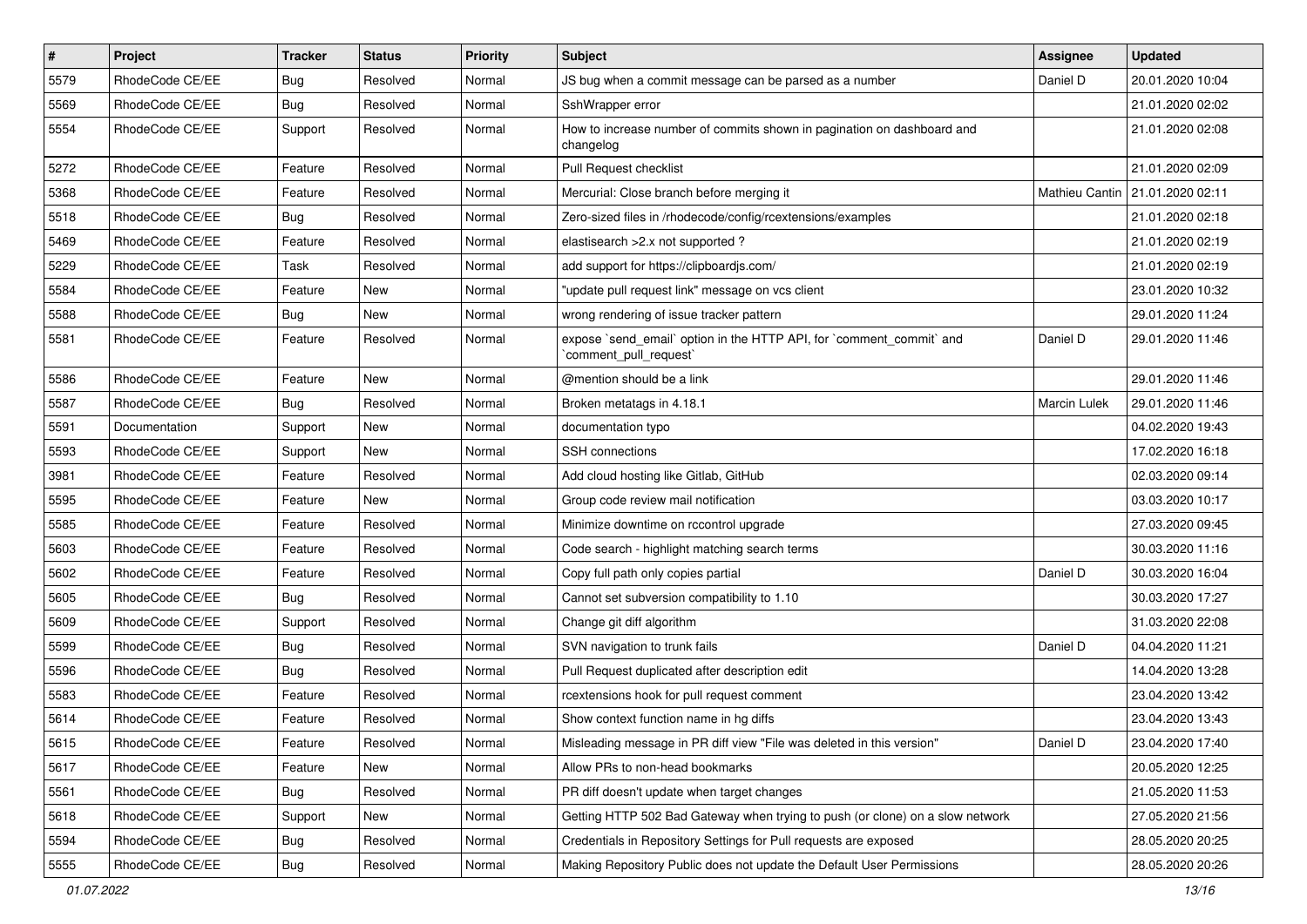| #    | Project         | <b>Tracker</b> | <b>Status</b> | <b>Priority</b> | <b>Subject</b>                                                                                                     | <b>Assignee</b>              | <b>Updated</b>   |
|------|-----------------|----------------|---------------|-----------------|--------------------------------------------------------------------------------------------------------------------|------------------------------|------------------|
| 5590 | RhodeCode CE/EE | Bug            | New           | Normal          | Pull Request creation takes 2 minutes                                                                              |                              | 28.05.2020 20:48 |
| 5601 | RhodeCode CE/EE | Feature        | Resolved      | Normal          | Default navigation should be by branch name not commit id                                                          |                              | 04.06.2020 23:51 |
| 5619 | RhodeCode CE/EE | Bug            | Resolved      | Normal          | Setting Landing Commit to SVN Trunk results in Files tab hitting a 404                                             |                              | 04.06.2020 23:51 |
| 5620 | RhodeCode CE/EE | <b>Bug</b>     | Resolved      | Normal          | Regression of mail rendering in Thunderbird                                                                        |                              | 15.06.2020 16:45 |
| 5624 | RhodeCode CE/EE | Bug            | <b>New</b>    | Normal          | Timeout when trying to test SMTP email configuration                                                               |                              | 01.07.2020 20:01 |
| 5625 | Documentation   | Bug            | New           | Normal          | Feedback on RhodeCode Full-text search docs                                                                        |                              | 02.07.2020 19:22 |
| 5626 | RhodeCode CE/EE | Bug            | New           | Normal          | Whoosh full-text indexing is fully indexing all repos, not recognizing forks                                       |                              | 02.07.2020 19:24 |
| 5627 | Documentation   | Bug            | <b>New</b>    | Normal          | Immediate re-run of rhodecode-index throws warnings on some repos (and suggests<br>rebuild from scratch)           |                              | 02.07.2020 19:41 |
| 5531 | RhodeCode Tools | Bug            | <b>New</b>    | Normal          | rhodecode-index: default cli opts overwrite given mapping file                                                     |                              | 17.07.2020 17:36 |
| 5629 | RhodeCode CE/EE | Bug            | New           | Normal          | Diff truncated on small files                                                                                      |                              | 21.07.2020 08:58 |
| 5630 | RhodeCode CE/EE | Bug            | <b>New</b>    | Normal          | Inline comments do not follow the line of code                                                                     |                              | 21.07.2020 11:25 |
| 5623 | RhodeCode CE/EE | Bug            | Resolved      | Normal          | Credentials for remote repository URL leaking in Repository Header                                                 |                              | 22.07.2020 00:47 |
| 5574 | RhodeCode CE/EE | Feature        | Resolved      | Normal          | hg: Information for external hooks                                                                                 |                              | 30.07.2020 15:40 |
| 5631 | RhodeCode CE/EE | Feature        | New           | Normal          | Change target of PR                                                                                                |                              | 31.07.2020 17:05 |
| 5632 | RhodeCode CE/EE | Bug            | <b>New</b>    | Normal          | Missing Parent Folder for Personal Repo lacks proper handling                                                      |                              | 03.08.2020 07:56 |
| 5634 | RhodeCode CE/EE | Bug            | Resolved      | Normal          | Quick Search Toolbar bugs out if pull request contains unicode double quote<br>character "                         |                              | 12.10.2020 23:13 |
| 4183 | RhodeCode CE/EE | Feature        | Resolved      | Normal          | Different roles for PR reviewers                                                                                   | Daniel D                     | 12.10.2020 23:13 |
| 5633 | RhodeCode CE/EE | Bug            | Resolved      | Normal          | Moderately large pull requests fail because inefficient use of reviewer_data_json<br>column in pull requests table |                              | 12.10.2020 23:13 |
| 5637 | RhodeCode CE/EE | Feature        | <b>New</b>    | Normal          | Clone URL templates - add per repository/namespace                                                                 |                              | 29.10.2020 09:38 |
| 5641 | RhodeCode CE/EE | Feature        | New           | Normal          | "Add draft" / (x) button usability                                                                                 |                              | 30.11.2020 20:53 |
| 5635 | RhodeCode CE/EE | Feature        | Resolved      | Normal          | Remember column sorted by of the "Pull Requests You Participate In" table                                          |                              | 30.11.2020 22:30 |
| 5644 | RhodeCode CE/EE | Bug            | New           | Normal          | PR inks to comments not working if files are collapsed                                                             |                              | 02.12.2020 10:42 |
| 5649 | RhodeCode CE/EE | Bug            | New           | Normal          | test-file-upload                                                                                                   |                              | 17.12.2020 23:08 |
| 5600 | RhodeCode CE/EE | Feature        | New           | Normal          | Change default repository landing page                                                                             |                              | 27.01.2021 01:04 |
| 5638 | RhodeCode CE/EE | Feature        | New           | Normal          | Add "Copy full url path" button                                                                                    |                              | 05.02.2021 20:23 |
| 5653 | RhodeCode CE/EE | Feature        | New           | Normal          | Extend SSH clone to support cloning by repo id.                                                                    | Marcin<br>Kuzminski<br>[CTO] | 17.02.2021 12:58 |
| 5654 | RhodeCode CE/EE | <b>Bug</b>     | New           | Normal          | Comment formatting broken when containing $@$ in a code block                                                      |                              | 24.02.2021 12:10 |
| 4090 | RhodeCode CE/EE | Bug            | Resolved      | Normal          | test ticket                                                                                                        |                              | 09.03.2021 20:39 |
| 5657 | RhodeCode CE/EE | Bug            | New           | Normal          | Error in maintenance page                                                                                          |                              | 30.03.2021 15:09 |
| 5642 | RhodeCode CE/EE | Feature        | Resolved      | Normal          | pull request version column in commit list                                                                         |                              | 30.04.2021 08:53 |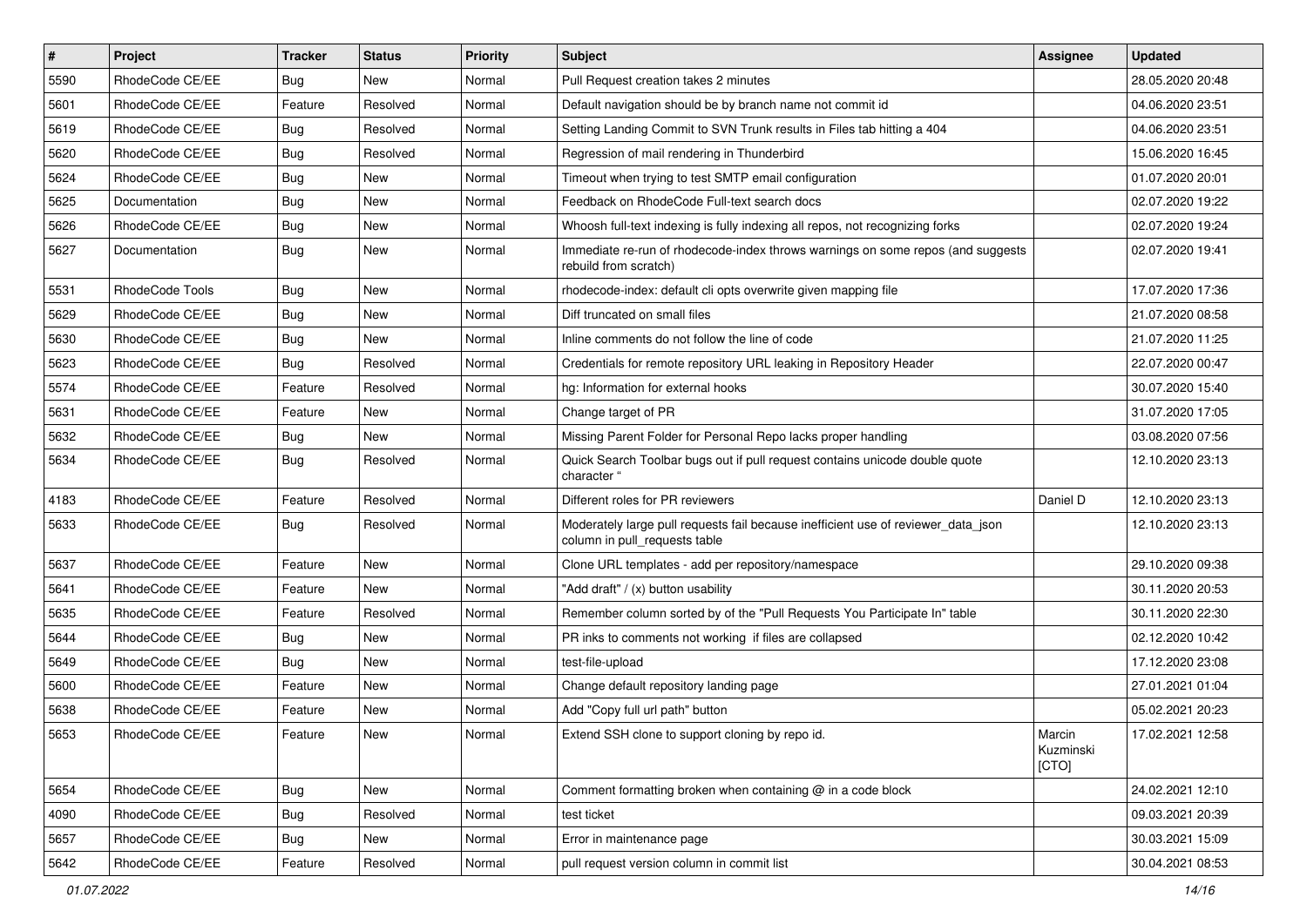| #    | Project              | <b>Tracker</b> | <b>Status</b> | <b>Priority</b> | <b>Subject</b>                                                                                                                       | Assignee                     | <b>Updated</b>   |
|------|----------------------|----------------|---------------|-----------------|--------------------------------------------------------------------------------------------------------------------------------------|------------------------------|------------------|
| 5651 | RhodeCode CE/EE      | Bug            | Resolved      | Normal          | Pull requests can get stuck if the diff is too large (it was created by mistake but we<br>can't open it to delete it)                |                              | 30.04.2021 08:53 |
| 5652 | RhodeCode CE/EE      | Bug            | Resolved      | Normal          | Pull Requests: when title and descriptions contains character [] {} and () index out of<br>bound when attempting to comment/approve. |                              | 30.04.2021 08:53 |
| 5656 | RhodeCode CE/EE      | Bug            | Resolved      | Normal          | Error for branch permission page                                                                                                     |                              | 30.04.2021 08:53 |
| 5655 | RhodeCode CE/EE      | Bug            | Resolved      | Normal          | New public gist's id is always auto generated                                                                                        |                              | 01.07.2021 12:06 |
| 5664 | RhodeCode CE/EE      | Bug            | New           | Normal          | Regression: When assigning permissions, cannot see own group in auto-complete<br>without special conditions                          |                              | 29.07.2021 10:49 |
| 5669 | RhodeCode CE/EE      | <b>Bug</b>     | Resolved      | Normal          | Mercurial commit messages doesn't show cyrillic symbols                                                                              |                              | 01.10.2021 10:39 |
| 5610 | RhodeCode CE/EE      | Bug            | Resolved      | Normal          | Files navigation looses the at= <name> marker</name>                                                                                 | Daniel D                     | 03.10.2021 23:23 |
| 5611 | RhodeCode CE/EE      | Feature        | Resolved      | Normal          | Add information "is the pull request up to date?" in the PR page                                                                     |                              | 03.10.2021 23:24 |
| 5670 | RhodeCode CE/EE      | Bug            | New           | Normal          | Repo-level administrators can usurp owner of repoistory                                                                              |                              | 01.12.2021 16:18 |
| 5672 | RhodeCode CE/EE      | Bug            | <b>New</b>    | Normal          | Unable to browse git repository folders with # in names                                                                              |                              | 16.12.2021 18:13 |
| 5677 | RhodeCode CE/EE      | Support        | New           | Normal          | PR cross merge                                                                                                                       |                              | 28.01.2022 16:59 |
| 5679 | RhodeCode CE/EE      | <b>Bug</b>     | New           | Normal          | Data directory continues to grow until it fills disk partition                                                                       |                              | 25.04.2022 11:42 |
| 5628 | Documentation        | Bug            | New           | Normal          | Problems with SSH Connection docs                                                                                                    |                              | 06.05.2022 21:14 |
| 5501 | RhodeCode Control    | Bug            | New           | Normal          | rccontrol throwing rccontrol.lib.exceptions.SupervisorFailedToStart                                                                  |                              | 19.05.2022 19:32 |
| 5662 | RhodeCode CE/EE      | Bug            | New           | Normal          | Full text search not working due to crash in whoosh                                                                                  |                              | 07.06.2022 08:31 |
| 4211 | RhodeCode CE/EE      | Feature        | Resolved      | Normal          | [ce, ee] increase webhook flexibility                                                                                                | Marcin<br>Kuzminski<br>[CTO] | 20.06.2022 10:55 |
| 5682 | RhodeCode CE/EE      | Bug            | New           | Normal          | Login Page stuck until page is refreshed                                                                                             |                              | 30.06.2022 20:31 |
| 3615 | RhodeCode CE/EE      | Bug            | New           | Low             | (OperationalError) too many SQL variables on admin journal page                                                                      |                              | 06.05.2016 11:45 |
| 4017 | RhodeCode Appenlight | Feature        | New           | Low             | application logos need help                                                                                                          |                              | 14.06.2016 11:52 |
| 4040 | RhodeCode CE/EE      | Bug            | New           | Low             | [ce, ee] logout when logged out causes 403 Cross-site request forgery detected                                                       |                              | 23.06.2016 13:40 |
| 4154 | RhodeCode CE/EE      | Bug            | New           | Low             | [ce, ee] user register via github captcha                                                                                            |                              | 05.08.2016 22:51 |
| 4220 | RhodeCode Appenlight | Feature        | New           | Low             | Search params allow sorting of result.                                                                                               |                              | 06.09.2016 16:33 |
| 4289 | RhodeCode CE/EE      | Task           | New           | Low             | [ce, ee] clean up pygments lexer functions + handling                                                                                | Daniel D                     | 21.10.2016 14:44 |
| 4259 | RhodeCode CE/EE      | Task           | Resolved      | Low             | Events, create post-create-user event                                                                                                | Daniel D                     | 30.01.2017 20:11 |
| 5207 | RhodeCode CE/EE      | Task           | Resolved      | Low             | Release 4.6.1                                                                                                                        |                              | 13.02.2017 18:04 |
| 5342 | RhodeCode Appenlight | <b>Bug</b>     | New           | Low             | Broken link [Applications Modify application]                                                                                        |                              | 21.06.2017 21:21 |
| 5439 | Documentation        | Bug            | New           | Low             | JIRA Integration description: Wrong sample link                                                                                      |                              | 14.02.2018 14:25 |
| 5441 | RhodeCode CE/EE      | Feature        | New           | Low             | Some files not parsed as XML files                                                                                                   | Marcin<br>Kuzminski<br>[CTO] | 12.06.2018 12:23 |